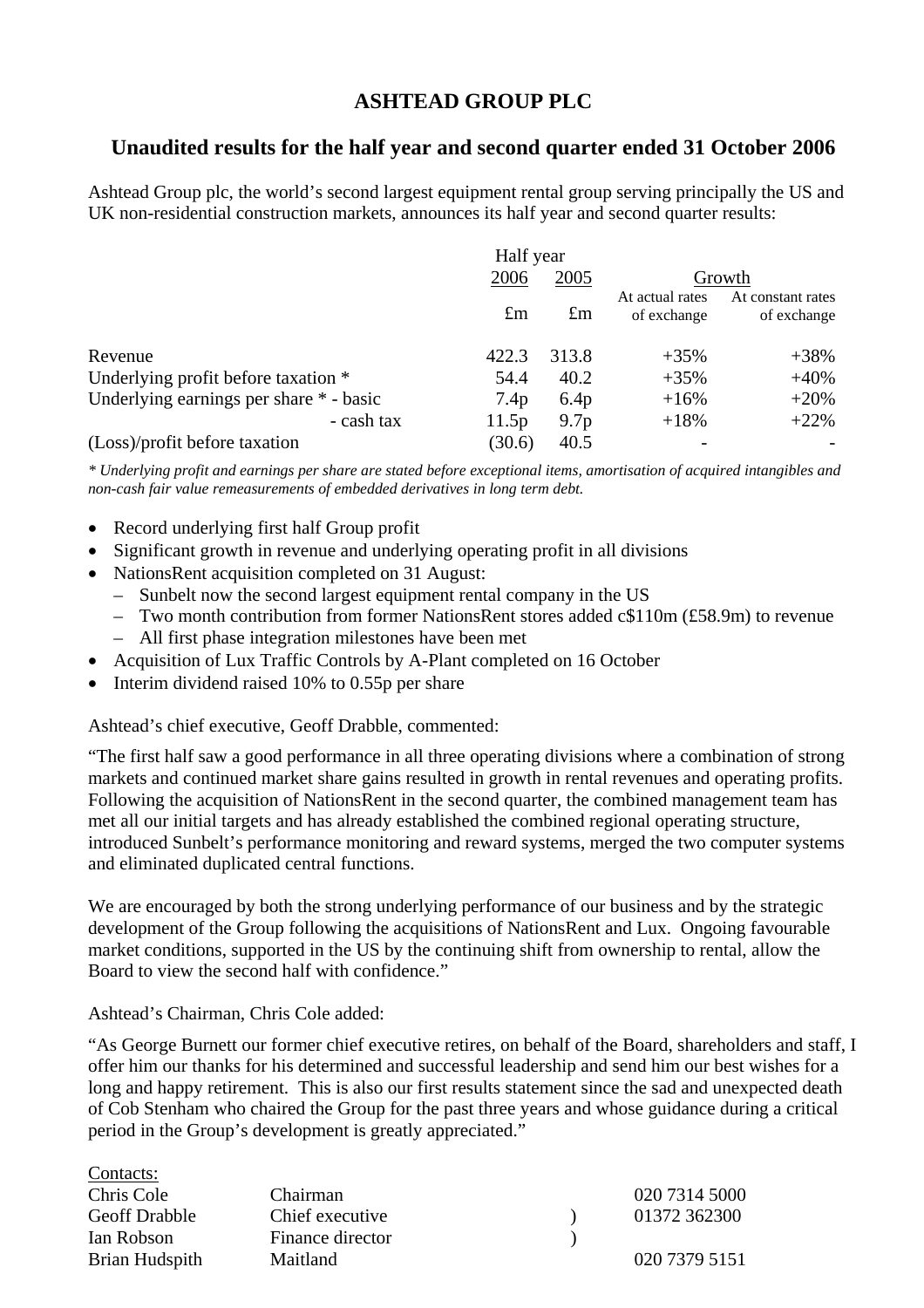## **PRESS RELEASE**

## **Overview**

Each of the Group's three divisions performed strongly in the first half. Group revenue increased by 34.6% to £422.3m including approximately \$110m (£58.9m) from the acquired NationsRent profit centres. Underlying operating profit rose 34.9% to £82.7m whilst underlying profit before tax grew by 35.2% to £54.4m from last year's £40.2m. After exceptional items, non-cash fair value remeasurements of embedded derivatives in long term debt and amortisation of acquired intangibles, there was a loss before tax for the half year of £30.6m but a profit after taxation of £13.0m due to a tax credit of £43.6m. This includes a tax credit of £25.4m on the exceptional items and a one-time tax credit of £37.3m relating to previously unrecognised UK tax losses. As a result, basic earnings per share were 2.7p (2005 - 6.5p). Underlying earnings per share were 7.4p compared to 6.4p a year ago. On a cash tax basis, underlying earnings per share were 11.5p (2005 - 9.7p).

#### Review of six month trading performance

|                              |       | Revenue |       | EBITDA*      |              | Underlying profit  |
|------------------------------|-------|---------|-------|--------------|--------------|--------------------|
|                              | 2006  | 2005    | 2006  | 2005         | 2006         | 2005               |
| Sunbelt in \$m <sup>**</sup> | 597.0 | 406.8   | 230.3 | 159.4        | <u>135.2</u> | 96.0               |
| Sunbelt in £m <sup>**</sup>  | 319.5 | 226.1   | 123.3 | 88.6         | 72.3         | 53.4               |
| A-Plant                      | 91.5  | 79.7    | 30.0  | 26.7         | 11.1         | 8.6                |
| <b>Ashtead Technology</b>    | 11.3  | 8.0     | 5.6   | 4.1          | 3.3          | 2.3                |
| Group central costs          |       |         | (4.0) | (3.0)        | (4.0)        | (3.0)              |
|                              | 422.3 | 313.8   | 154.9 | <u>116.4</u> | 82.7         | 61.3               |
| Net financing costs          |       |         |       |              | (28.3)       | <u>(21.1)</u>      |
| Underlying profit before tax |       |         |       |              | <u>54.4</u>  | $\underline{40.2}$ |

\* Before exceptional items

\*\* Includes two months' contribution from the acquired NationsRent profit centres

The Group measures its performance and that of its divisions using their profit before exceptional items (which are material, non-recurring items), fair value remeasurements of embedded derivatives in long term debt and amortisation of acquired intangibles. This measure of profitability is referred to throughout this report as "underlying profit". As a result of the NationsRent acquisition there are a significant number of these items which are described in full later in this statement. The following sections concentrate on the underlying performance of the Group and the three trading divisions.

At actual rates of exchange the Group delivered a 34.6% increase in first half revenue, a 33.0% increase in EBITDA before exceptional items and an increase of 34.9% in underlying operating profit to £82.7m. Measured at constant exchange rates, to eliminate the translation effect of the weakening US dollar, revenue grew 38.4%, EBITDA before exceptional items grew 37.0%, underlying operating profit grew 39.5% and the underlying profit before tax grew 40.1%. Reflecting the inclusion of the lower margin NationsRent business, EBITDA margins declined slightly from 37.1% to 36.7% whilst operating margins were virtually unchanged at 19.6%. Return on investment for the 12 months ended 31 October 2006 rose to 18.2% (2005 - 15.2%).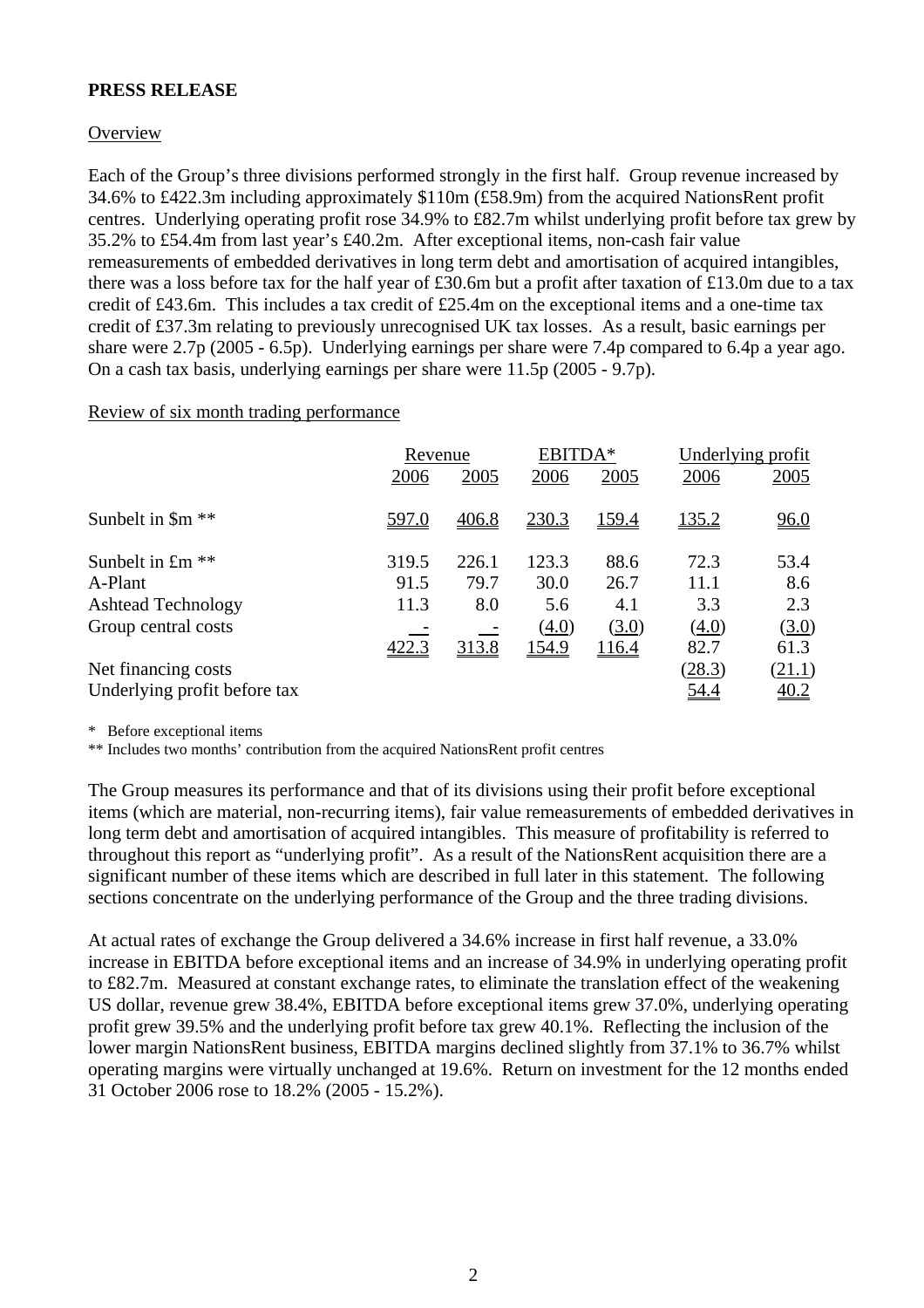## *Sunbelt*

Sunbelt's revenue growth again reflected growth in non-residential construction activity which grew 16% in the 12 months to 31 October 2006 according to figures published by the US Department of Commerce as well as the continuing shift from ownership to rental. In the six months to 31 October 2006 revenue grew 46.8% to \$597.0m. This growth was achieved through increased investment in the rental fleet which, excluding the acquired NationsRent assets, was on average approximately 18% larger than a year ago and by rental rates which were approximately 3% higher than in the first half of last year. Average fleet utilisation remained unchanged at 72%. Additionally the acquired NationsRent business contributed approximately \$110m (£58.9m) to first half revenues in the two month period since its acquisition.

Revenue growth was broadly based with all regions and all major product areas continuing to trade ahead of last year. This good performance is compared against a prior year period which benefited from significant hurricane related activity. Sunbelt's operating profit before exceptional items and intangible asset amortisation was up 40.8% to \$135.2m (2005 - \$96.0m), representing a margin of 22.6% (2005 - 23.6%).

## *A-Plant*

Continuing recent progress, in the six months ended 31 October 2006, A-Plant's revenues increased 14.9% to £91.5m (2005 - £79.7m), well ahead of a market which independent commentators report is growing at around 3.5% per annum. This was achieved through investment in the rental fleet which was 5% larger than a year ago, increasing average utilisation to 69% (2005 - 65%) and maintaining rental rates at similar levels to last year. The strong revenue growth delivered an increase in operating profit of 28.3% to £11.1m (2005 - £8.6m), representing a margin of 12.1% (2005 - 10.8%).

As a result of the improvement in performance, the Board approved A-Plant's first large acquisition in more than seven years. The purchase of Lux Traffic Controls Limited on 16 October 2006 for £15.5m makes A-Plant the market leader in traffic management solutions in the UK. As A-Plant continues to develop, the Board anticipates investing in both organic growth and selected acquisitions in areas of the market where good returns are foreseen. A-Plant's success was also recognised when it was recently made Plant Hirer of the Year 2006 by Contracts Journal in its annual Construction Industry Awards.

## *Ashtead Technology*

Ashtead Technology continued to grow strongly with first half revenue up 41.7% to £11.3m (2005 - £8.0m) and operating profit up 44.4% to £3.3m (2005 - £2.3m). This reflects increased investment by the oil majors which is delivering higher offshore exploration and construction activity as well as ongoing growth in Ashtead Technology's on-shore environmental business. The positive market trends are expected to continue and an eighth North American on-shore store is expected to open in Philadelphia in the second half.

## The NationsRent acquisition

The integration is progressing well with the two regional and district management teams merged and all the former NationsRent stores migrated onto Sunbelt's monthly paid profit share programme. The combination of the Sunbelt and NationsRent point of sale and back office computer systems was achieved ahead of plan at the beginning of November and the former NationsRent head office in Fort Lauderdale was closed on schedule in early December. These steps have also enabled us to validate the \$37m of savings we targeted from bringing the two companies' regional and head office structures together and we continue to be on track to deliver annual savings of at least \$37m in the first full financial year.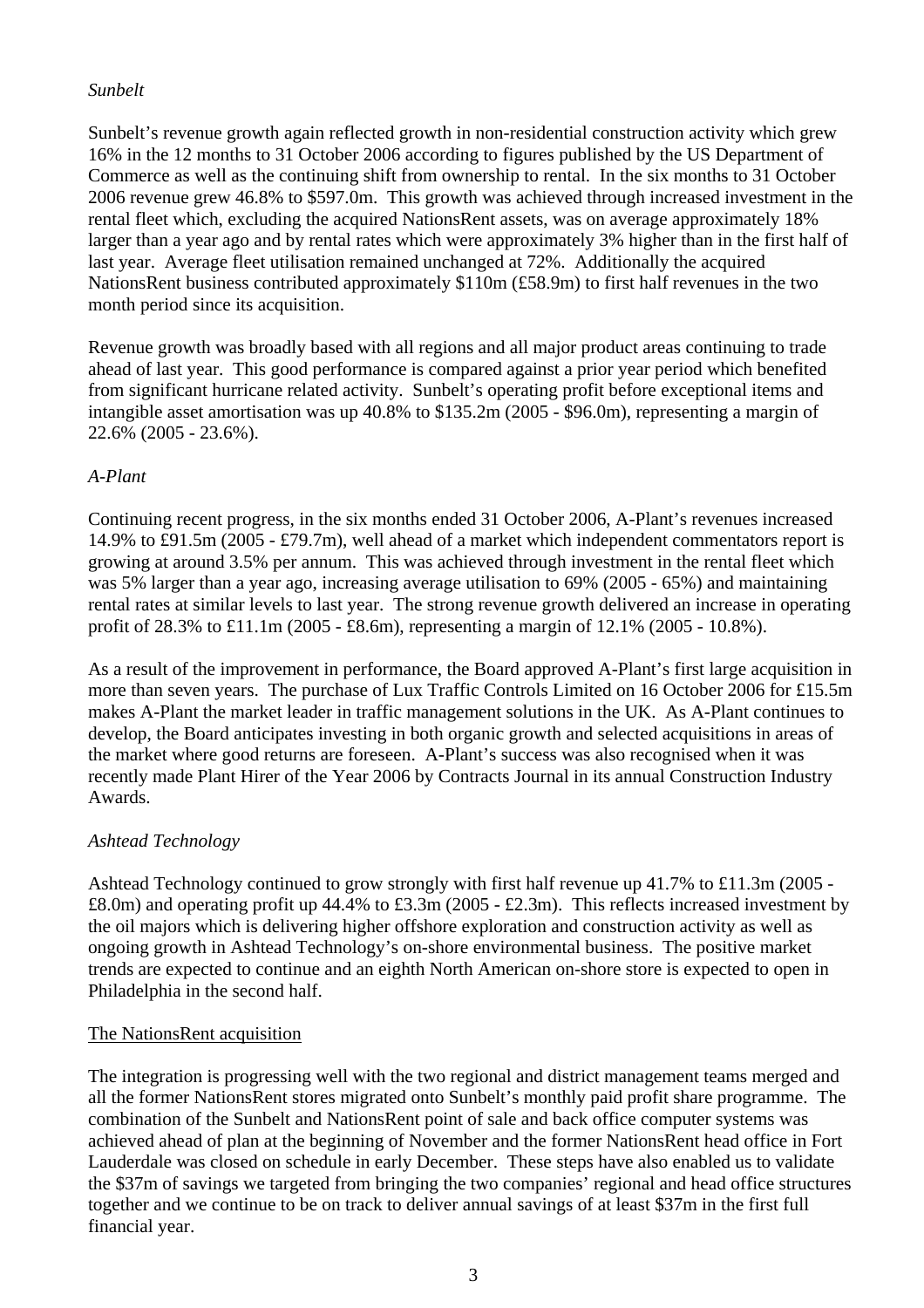The next phase of the integration is to improve the time and dollar utilisation of the combined business. This will be achieved by fully deploying Sunbelt's reward systems amongst the former NationsRent employees to help drive improved performance and by reshaping the acquired fleet to contain a greater proportion of higher returning assets in line with the Sunbelt model. This will require additional gross capital expenditure of approximately \$150m at NationsRent in the current financial year but will generate in the region of \$90m of additional proceeds from the equipment sold.

### Exceptional items, amortisation of acquired intangibles and fair value remeasurements

Exceptional items, amortisation of acquired intangibles and fair value remeasurements relating to embedded derivatives in long term debt totalling £85.0m were incurred in the first half, mostly relating to the acquisition of NationsRent. Whilst these factors have led to a significant pre-tax loss being incurred in the first half, these costs, with the exception of amortisation of acquired intangibles, are non-recurring and fully tax deductible.

Additionally A-Plant's improving profitability and the restructuring of our internal corporate structure to finance the acquisition has led us to recognise, as an exceptional profit, a deferred tax credit of £37.3m in respect of previously unrecognised accumulated UK tax losses. These items are summarised in the table below.

|                                                                              | $\pounds$ m | $\pounds$ m         |
|------------------------------------------------------------------------------|-------------|---------------------|
| Cash amounts paid at closing:                                                |             |                     |
| 'Make-whole' paid to redeem the NationsRent bonds, including costs           |             | 25.6                |
| 'Make-whole' paid to redeem the Ashtead sterling bonds, including costs      |             | $\frac{16.7}{42.3}$ |
|                                                                              |             |                     |
| Non cash items                                                               |             |                     |
| Write off of deferred financing costs on debt repaid at closing              | 10.6        |                     |
| Amortisation of acquired intangibles (mainly the NationsRent name)           | 2.8         |                     |
| Fair value remeasurements of embedded derivatives in long term debt          | 15.4        |                     |
|                                                                              |             | 28.8                |
| Cash <i>items</i>                                                            |             |                     |
| Integration costs to deliver the $$37m (\pounds 20m) of integration savings$ | 13.0        |                     |
| Other cash exceptional costs including rebranding costs                      | 0.9         |                     |
|                                                                              |             | <u>13.9</u>         |
| Total pre-tax costs                                                          |             | 85.0                |
|                                                                              |             |                     |
| Deferred tax credit on the pre-tax costs                                     |             | (25.4)              |
| Recognition in deferred tax of previously unrecognised UK tax losses         |             | (37.3)              |
|                                                                              |             |                     |
| fair value remeasurements after tax                                          |             | <u>22.3</u>         |
| Net exceptional items, amortisation of acquired intangibles and              |             |                     |

Additionally, further exceptional costs of £10m - £15m will be incurred in the second half mostly relating to the rebranding of the acquired locations and fleet. There will also be additional non-cash intangible amortisation of approximately £9m. No further exceptional costs related to the NationsRent acquisition are expected to be incurred after April 2007 whilst the intangible amortisation expense will reduce in 2007/8 to £2-3m annually.

#### Tax

The tax deductibility of the exceptional items outlined above, together with the estimated \$127m of acquired tax losses in NationsRent which are available for use in the next two years mean that the Group is not now expected to pay significant amounts of cash tax in either the US or the UK until the 2008/9 financial year. From an accounts perspective, the estimated tax rate on underlying profit (comprised mostly of deferred tax) for the half year is 35% and is expected to remain around this level depending on the future mix of US and UK profits.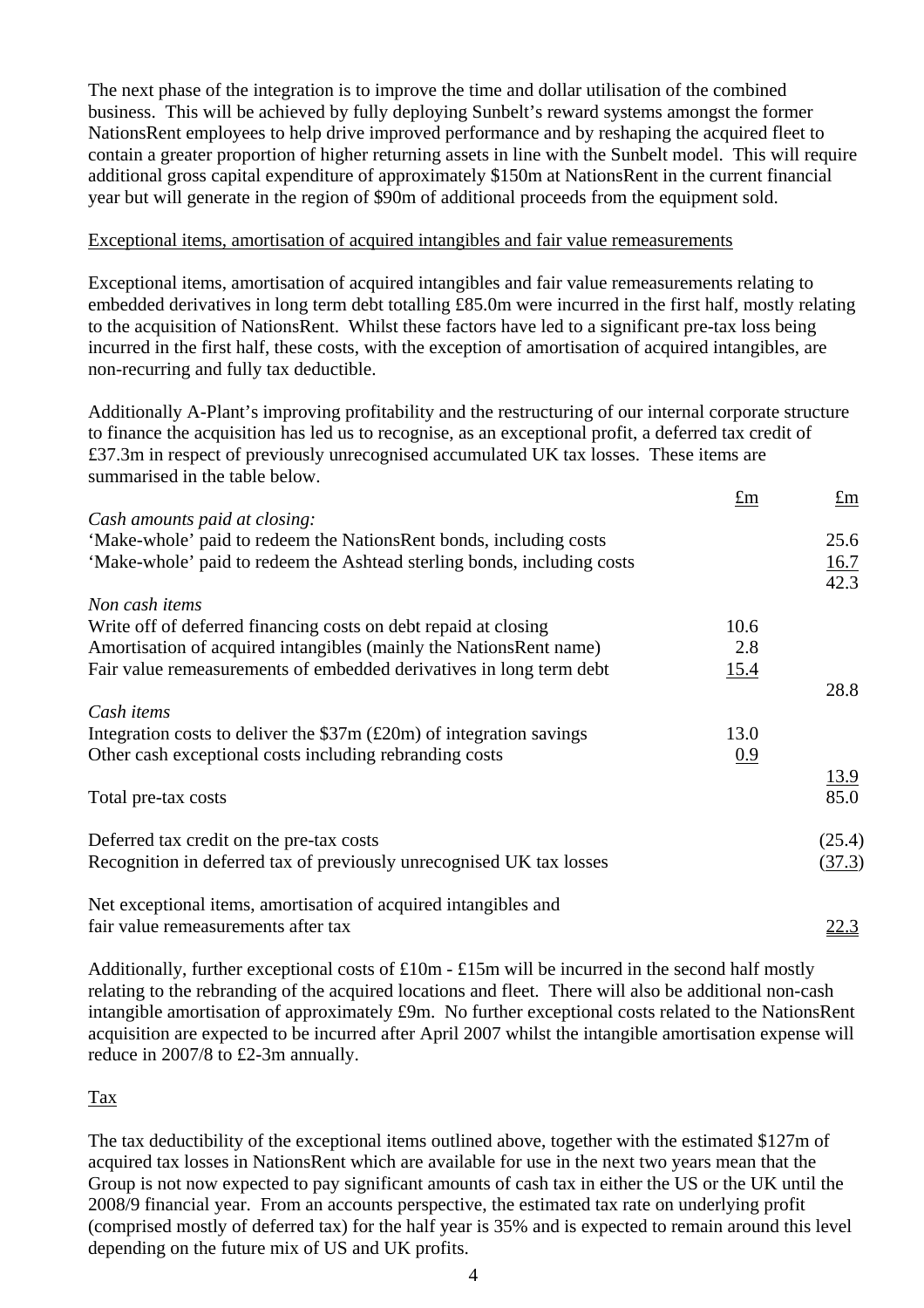## Capital expenditure and net debt

Capital expenditure in the six months was £192.4m (2005 - £131.3m) of which £173.0m was invested in the rental fleet with the increased expenditure directed mainly towards expanding Sunbelt's fleet prior to the NationsRent acquisition. £101.8m of the fleet expenditure was for growth with the remainder spent to replace existing equipment. Total disposal proceeds were £28.0m (2005 - £24.5m) generating a profit on disposal of £4.6m (2005 - £4.2m).

Full year gross capital expenditure, including the NationsRent fleet reconfiguration expenditure outlined above, is now expected to amount to approximately £375m gross and approximately £275m net. Fleet age at 31 October 2006 was 33 months for Sunbelt and 30 months at A-Plant, in line with or below that of most of our major competitors. We expect to have concluded our two year programme of above depreciation fleet replacement spend to reduce fleet age by 30 April 2007. Accordingly we anticipate replacement capital expenditure will reduce in the year to 30 April 2008.

Net debt at 31 October 2006 increased to £993.9m (2005 - £515.6m) due to the NationsRent acquisition. The ratio of debt to pro forma EBITDA\* was 2.9 times at 31 October 2006. Availability under the new \$1.75bn asset based loan facility was \$478m at 31 October 2006 (\$283m at 30 April 2006).

\* Pro forma EBITDA for the 12 months to 31 October 2006 was £337.7m (including NationsRent's pre-acquisition EBITDA calculated excluding its profit on used equipment sales and the £20m (\$37m) of central overhead savings)

#### Dividends

The Board has decided to increase the interim dividend by 10% to 0.55p per share (2005 – 0.5p per share) which will be paid on 28 February 2007 to shareholders on record on 9 February 2007.

## Current trading and outlook

The Board is encouraged both by the strong underlying performance of the business and by the strategic development of the Group following the acquisitions of NationsRent and Lux. Following the NationsRent acquisition, substantially all our debt is drawn in dollars which reduces the translation impact on our profits of changes in dollar exchange rates. Ongoing favourable market conditions, supported in the US by the continuing shift from ownership to rental, allow the Board to view the second half with confidence.

- o0o -

A presentation to equity analysts will take place at 9.30am today at the offices of JP Morgan Cazenove at 20 Moorgate, London while there will be a conference call for bondholders this afternoon at 3.00pm (GMT). A simultaneous webcast of the equity analysts' presentation will be available via the Company's website at [www.ashtead-group.com](http://www.ashtead-group.com/) as will a copy of the slides for the presentation. There will also be a recorded playback available from shortly after the presentation concludes.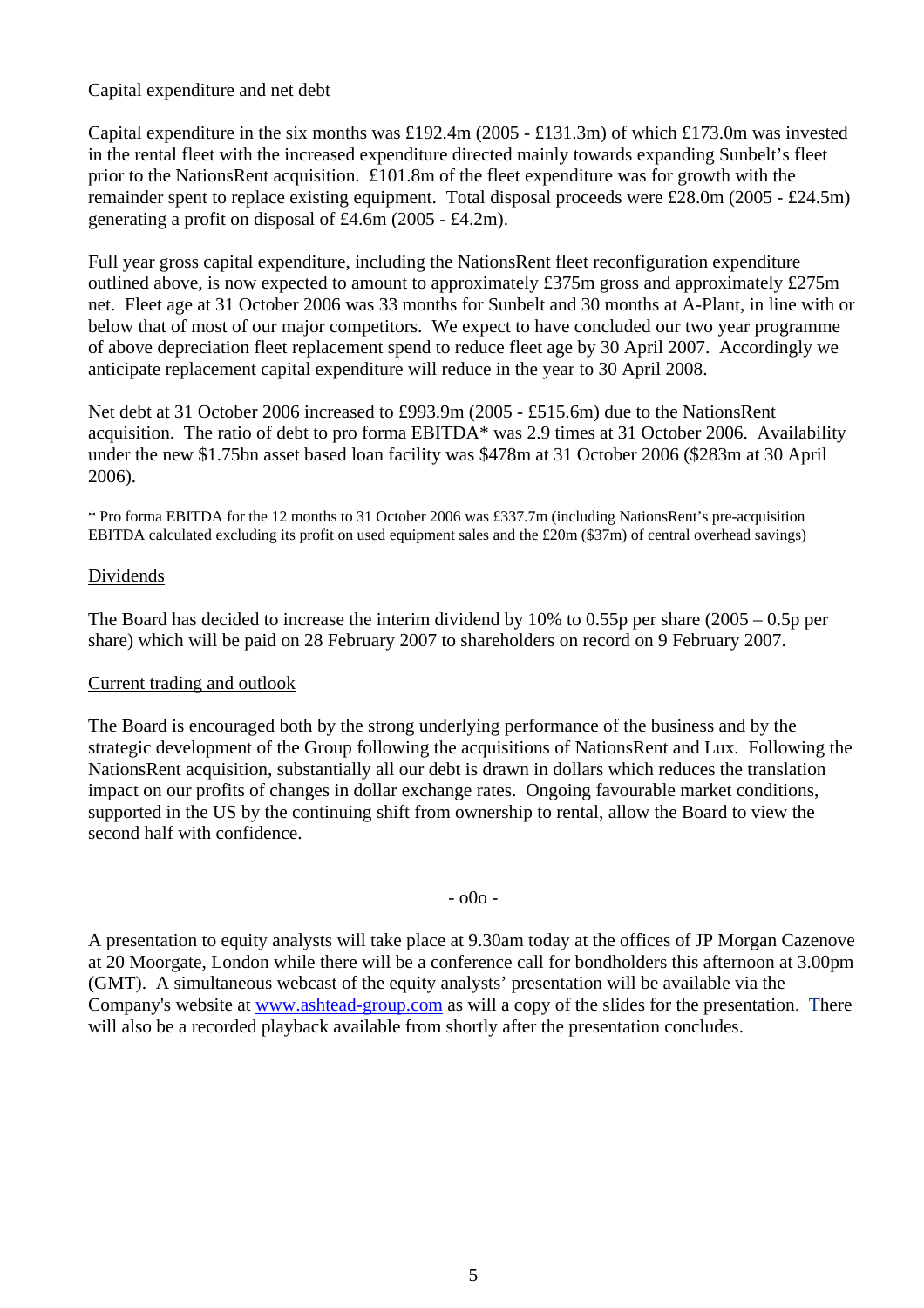## **CONSOLIDATED INCOME STATEMENT**

|                                             | Unaudited        |                   |                  |                  |             |  |
|---------------------------------------------|------------------|-------------------|------------------|------------------|-------------|--|
|                                             | Three months to  |                   | Six months to    | Year to          |             |  |
|                                             | 31 October       |                   |                  | 31 October       | 30 April    |  |
|                                             | 2006             | 2005              | 2006             | 2005             | 2006        |  |
|                                             | $\pounds$ m      | $\pounds$ m       | $\pounds$ m      | $\pounds$ m      | $\pounds$ m |  |
|                                             |                  | (restated)        |                  | (restated)       |             |  |
| <b>Revenue</b>                              | 246.6            | 167.9             | 422.3            | 313.8            | 638.0       |  |
| <b>Staff</b> costs                          | (81.0)           | (48.7)            | (134.3)          | (96.1)           | (200.7)     |  |
| Other operating costs                       | (91.2)           | (56.6)            | (151.1)          | (106.2)          | (223.3)     |  |
| Other income                                | 2.4              | $\underline{5.6}$ | 4.6              | <u>7.8</u>       | 24.1        |  |
| EBITDA*                                     | 76.8             | 68.2              | 141.5            | 119.3            | 238.1       |  |
| Depreciation                                | (42.2)           | (28.4)            | (72.2)           | (55.1)           | (113.6)     |  |
| Amortisation of acquired intangibles        | (2.8)            |                   | (2.8)            |                  |             |  |
| <b>Operating profit</b>                     | 31.8             | 39.8              | 66.5             | 64.2             | 124.5       |  |
| Investment income                           | 1.0              | 4.0               | 2.0              | 6.0              | 10.5        |  |
| Interest expense                            | (72.0)           | (16.9)            | (99.1)           | (29.7)           | (53.3)      |  |
| (Loss)/profit on ordinary activities        |                  |                   |                  |                  |             |  |
| before taxation                             | (39.2)           | 26.9              | (30.6)           | 40.5             | 81.7        |  |
| <b>Underlying profit before taxation</b>    | 30.1             | 27.9              | 54.4             | 40.2             | 67.5        |  |
| <b>Exceptional</b> items                    | (66.5)           | (1.9)             | (66.8)           | (1.9)            | 8.6         |  |
| Amortisation of acquired intangibles        | (2.8)            |                   | (2.8)            |                  |             |  |
| Fair value remeasurements in long term debt |                  | 0.9               | (15.4)           | 2.2              | 5.6         |  |
| (Loss)/profit on ordinary activities        |                  |                   |                  |                  |             |  |
| before taxation                             | (39.2)           | <u>26.9</u>       | (30.6)           | 40.5             | 81.7        |  |
| <b>Taxation:</b>                            |                  |                   |                  |                  |             |  |
| - current                                   | 5.3              | (1.8)             | (0.1)            | (2.2)            | (5.5)       |  |
| - deferred                                  | 45.9             | (7.3)             | 43.7             | (12.8)           | (20.6)      |  |
|                                             | 51.2             | (9.1)             | 43.6             | (15.0)           | (26.1)      |  |
| Profit attributable to equity               |                  |                   |                  |                  |             |  |
| shareholders of the company                 | 12.0             | 17.8              | 13.0             | 25.5             | 55.6        |  |
| <b>Basic earnings per share</b>             | 2.3p             | 4.1 <sub>p</sub>  | 2.7p             | 6.5p             | 13.5p       |  |
| Diluted earnings per share                  | 2.3 <sub>p</sub> | 4.1 <sub>p</sub>  | 2.7 <sub>p</sub> | 6.4 <sub>p</sub> | 13.2p       |  |

\* EBITDA is presented here as an additional performance measure as it is commonly used by investors and lenders.

All results are from continuing operations. Details of seasonality are given in the Business and Financial Review which accompanies these interim financial statements.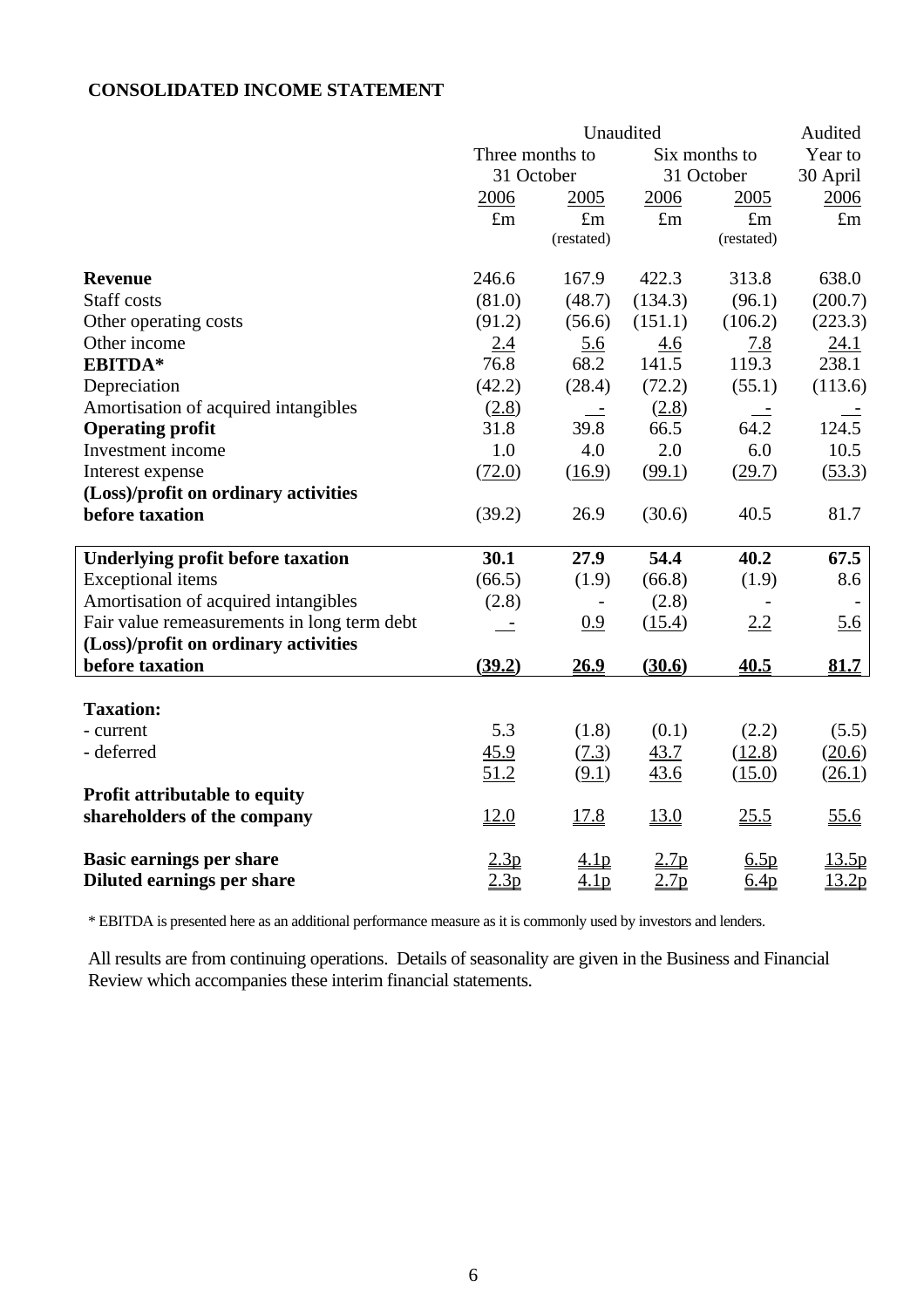## **CONSOLIDATED STATEMENT OF RECOGNISED INCOME AND EXPENSE**

|                                                | Unaudited                     |             |             |               | Audited     |  |
|------------------------------------------------|-------------------------------|-------------|-------------|---------------|-------------|--|
|                                                | Three months to<br>31 October |             |             | Six months to |             |  |
|                                                |                               |             | 31 October  |               | 30 April    |  |
|                                                | 2006                          | 2005        | 2006        | 2005          | 2006        |  |
|                                                | $\pounds$ m                   | $\pounds$ m | $\pounds$ m | $\pounds$ m   | $\pounds$ m |  |
|                                                |                               | (restated)  |             | (restated)    |             |  |
| Net profit for the period                      | 12.0                          | 17.8        | 13.0        | 25.5          | 55.6        |  |
| Actuarial gain on defined benefit pension plan |                               |             |             |               | 0.2         |  |
| Losses on cash flow hedges taken to equity     |                               | (0.8)       |             |               |             |  |
| Foreign currency translation differences       | (3.1)                         | (0.4)       | (7.2)       | 19.9          | 15.4        |  |
| <b>Total recognised income</b>                 |                               |             |             |               |             |  |
| and expense for the period                     | <u>8.9</u>                    | <u>16.6</u> | <u>5.8</u>  | <u>45.4</u>   | 71.2        |  |

# **CONSOLIDATED MOVEMENTS IN EQUITY SHAREHOLDERS' FUNDS**

|                                           | Unaudited       |             |             |               | Audited     |  |
|-------------------------------------------|-----------------|-------------|-------------|---------------|-------------|--|
|                                           | Three months to |             |             | Six months to |             |  |
|                                           |                 | 31 October  | 31 October  |               | 30 April    |  |
|                                           | 2006            | 2005        | 2006        | 2005          | 2006        |  |
|                                           | $\pounds$ m     | $\pounds$ m | $\pounds$ m | $\pounds$ m   | $\pounds$ m |  |
|                                           |                 | (restated)  |             | (restated)    |             |  |
| Total recognised income and               |                 |             |             |               |             |  |
| expense for the period                    | 8.9             | 16.6        | 5.8         | 45.4          | 71.2        |  |
| Issue of ordinary shares, net of expenses | 146.8           | 68.1        | 147.4       | 68.4          | 70.9        |  |
| Dividends paid                            | (4.0)           |             | (4.0)       |               | (2.0)       |  |
| Credit in respect of share based payments | 0.6             | 0.4         | 1.4         | 0.5           | 1.3         |  |
| Own shares acquired by ESOT               | (1.9)           | (2.8)       | (4.9)       | (2.8)         | (2.8)       |  |
| Net increase in equity                    |                 |             |             |               |             |  |
| shareholders' funds                       | 150.4           | 82.3        | 145.7       | 111.5         | 138.6       |  |
| Opening equity shareholders' funds        | 253.6           | 148.9       | 258.3       | 119.7         | 119.7       |  |
| Closing equity shareholders' funds        | <u>404.0</u>    | 231.2       | 404.0       | <u>231.2</u>  | 258.3       |  |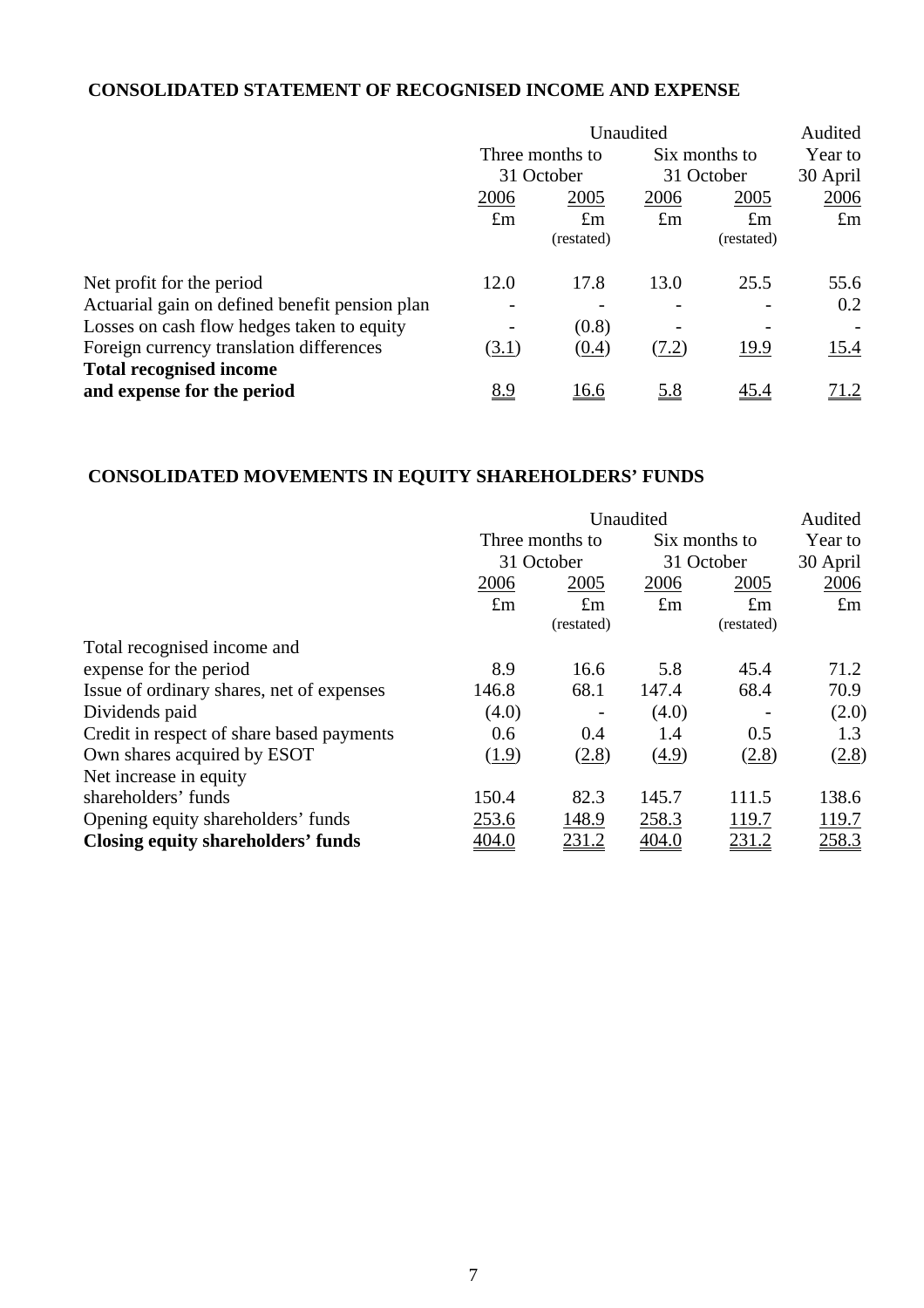# **CONSOLIDATED BALANCE SHEET**

|                                                     | Unaudited    | Audited      |              |
|-----------------------------------------------------|--------------|--------------|--------------|
|                                                     |              | 31 October   | 30 April     |
|                                                     | <u>2006</u>  | 2005         | 2006         |
|                                                     | $\pounds$ m  | $\pounds$ m  | $\pounds$ m  |
|                                                     |              | (restated)   |              |
| <b>Current assets</b>                               |              |              |              |
| Inventories                                         | 38.4         | 15.4         | 12.7         |
| Trade and other receivables                         | 175.5        | 122.2        | 110.4        |
| Current tax asset recoverable                       | 2.8          |              |              |
| Cash and cash equivalents                           | <u>1.2</u>   | 0.9          | 1.0          |
|                                                     | 217.9        | <u>138.5</u> | 124.1        |
| <b>Non-current assets</b>                           |              |              |              |
| Property, plant and equipment                       |              |              |              |
| - rental equipment                                  | 1,017.2      | 554.3        | 559.9        |
| - other assets                                      | 128.7        | 91.1         | <u>86.8</u>  |
|                                                     | 1,145.9      | 645.4        | 646.7        |
| Intangible assets including goodwill                | 314.6        | 152.9        | 149.0        |
| Deferred tax asset                                  | 42.6         |              | 2.9          |
| Other financial assets - derivatives                |              | 12.0         | 15.4         |
| Defined benefit pension fund surplus                | 2.2          |              | <u>1.7</u>   |
|                                                     | 1,505.3      | 810.3        | 815.7        |
|                                                     |              |              |              |
| <b>Total assets</b>                                 | 1,723.2      | 948.8        | 939.8        |
|                                                     |              |              |              |
| <b>Current liabilities</b>                          |              |              |              |
| Trade and other payables                            | 196.2        | 108.0        | 99.1         |
| Current tax liabilities                             |              | 2.3          | 3.3          |
| Debt due in less than one year                      | 12.9         | 13.1         | 10.6         |
| Provisions                                          | 12.3         | <u>7.1</u>   | <u>7.0</u>   |
|                                                     | <u>221.4</u> | <u>130.5</u> | <u>120.0</u> |
| <b>Non-current liabilities</b>                      |              |              |              |
| Debt due in more than one year                      | 982.2        | 503.4        | 484.0        |
| Provisions                                          | 19.8         | 10.4         | 11.3         |
| Defined benefit pension fund deficit                |              | 15.9         |              |
| Deferred taxation liability                         | 95.8         | <u>57.4</u>  | 66.2         |
|                                                     | 1,097.8      | 587.1        | 561.5        |
|                                                     |              |              |              |
| <b>Total liabilities</b>                            | 1,319.2      | 717.6        | 681.5        |
|                                                     |              |              |              |
| <b>Equity shareholders' funds</b>                   |              |              |              |
| Share capital                                       | 55.8         | 40.2         | 40.4         |
| Share premium account                               | 2.0          | 0.9          | 3.2          |
| Non-distributable reserve                           | 90.7         | 90.7         | 90.7         |
| Own shares held in treasury through the ESOT        | (8.6)        | (4.2)        | (4.2)        |
| Cumulative foreign exchange translation differences | (24.4)       | (12.7)       | (17.2)       |
| Distributable reserves                              | 288.5        | 116.3        | 145.4        |
| <b>Total equity shareholders' funds</b>             | 404.0        | <u>231.2</u> | <u>258.3</u> |
|                                                     |              |              |              |
| Total liabilities and equity shareholders' funds    | 1,723.2      | 948.8        | 939.8        |
|                                                     |              |              |              |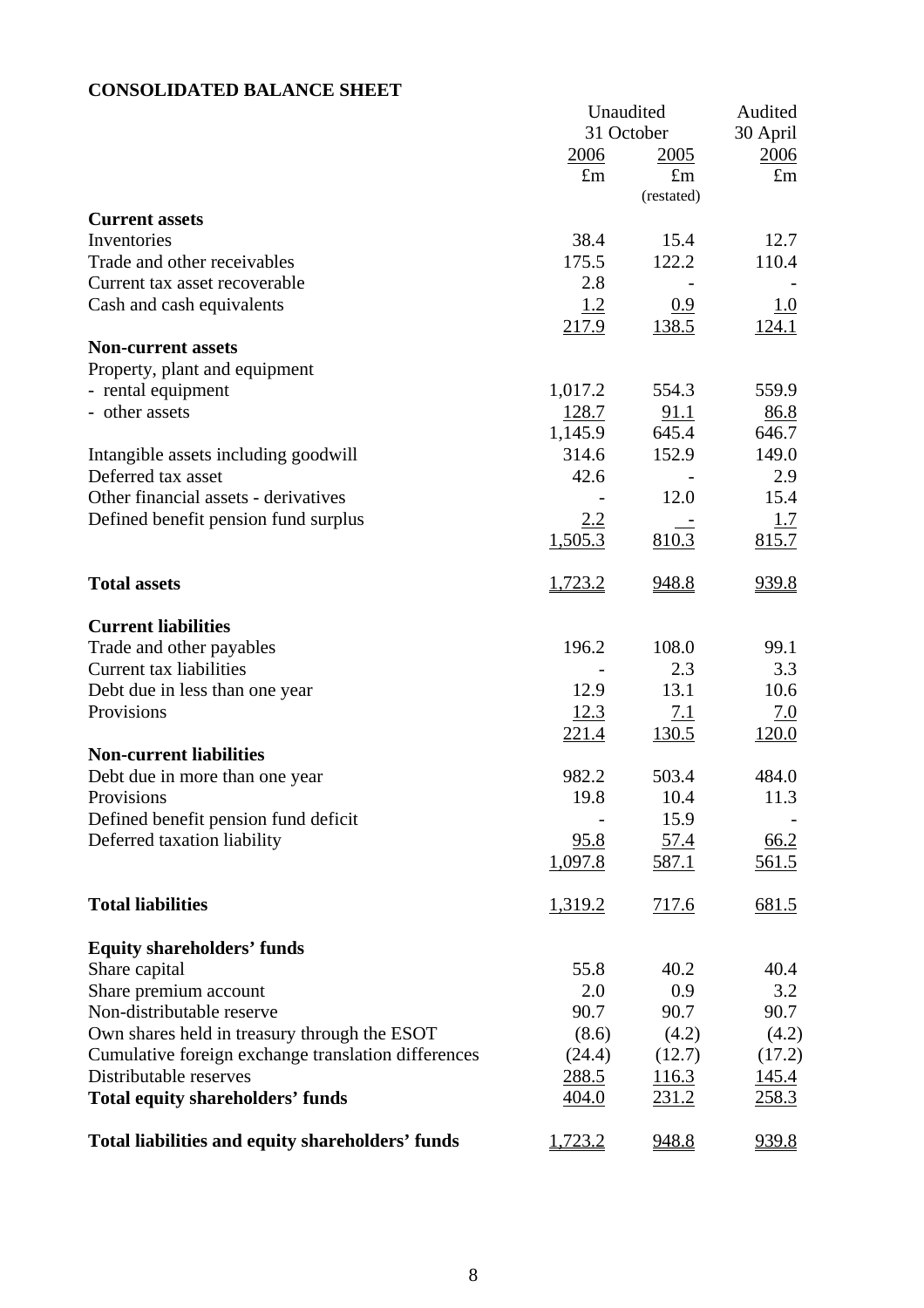# **CONSOLIDATED CASH FLOW STATEMENT**

|                                                   |             | Unaudited           |               | Audited     |             |                               |
|---------------------------------------------------|-------------|---------------------|---------------|-------------|-------------|-------------------------------|
|                                                   |             |                     | Six months to |             | Year to     |                               |
|                                                   |             |                     | 31 October    |             | 30 April    |                               |
|                                                   | 2006        |                     | 2005          |             | 2006        |                               |
|                                                   | $\pounds$ m | $\pounds$ m         | $\pounds$ m   | $\pounds$ m | $\pounds$ m | $\pounds$ m                   |
| <b>Cash flows from operating activities</b>       |             |                     |               |             |             |                               |
| Cash generated from operations before             |             |                     |               |             |             |                               |
| exceptional items                                 |             | 155.7               |               | 99.2        |             | 215.2                         |
| <b>Exceptional items</b>                          |             | (2.4)               |               |             |             | 11.1                          |
| Pension payment                                   |             |                     |               |             |             | (17.1)                        |
| Cash generated from operations                    |             | 153.3               |               | 99.2        |             | 209.2                         |
| Financing costs paid before                       |             |                     |               |             |             |                               |
| exceptional items                                 | (24.1)      |                     | (18.6)        |             | (38.7)      |                               |
| Exceptional financing costs paid                  | (49.4)      |                     | (13.3)        |             | (13.3)      |                               |
| Financing costs paid                              |             | (73.5)              |               | (31.9)      |             | (52.0)                        |
| Tax paid                                          |             | $\underline{(6.2)}$ |               | (0.6)       |             | (2.8)                         |
| Net cash from operating activities                |             | 73.6                |               | 66.7        |             | <u>154.4</u>                  |
|                                                   |             |                     |               |             |             |                               |
| <b>Cash flows from investing activities</b>       |             |                     |               |             |             |                               |
| Acquisition of businesses                         |             | (326.8)             |               | (56.9)      |             | (57.0)                        |
| Disposal of businesses                            |             |                     |               | 11.8        |             | 12.8                          |
| Payments for property, plant and equipment        |             | (188.3)             |               | (124.3)     |             | (229.3)                       |
| Proceeds on sale of property, plant and equipment |             | <u>28.8</u>         |               | 22.4        |             | <u>50.4</u>                   |
| Net cash used in investing activities             |             | (486.3)             |               | (147.0)     |             | (223.1)                       |
| <b>Cash flows from financing activities</b>       |             |                     |               |             |             |                               |
| Drawdown of loans                                 |             | 878.5               |               | 235.6       |             | 257.5                         |
| Redemption of loans                               |             | (599.5)             |               | (215.6)     |             | (244.0)                       |
| Capital element of finance lease payments         |             | (4.6)               |               | (6.5)       |             | (12.1)                        |
| Purchase of own shares by the ESOT                |             | (4.9)               |               | (2.8)       |             | (2.8)                         |
| Dividends paid                                    |             | (4.0)               |               |             |             | (2.0)                         |
| Proceeds from issue of ordinary shares            |             | <u>147.4</u>        |               | 68.4        |             | 70.9                          |
| Net cash from financing activities                |             | 412.9               |               | 79.1        |             | 67.5                          |
|                                                   |             |                     |               |             |             |                               |
| Increase/(decrease) in cash and cash              |             |                     |               |             |             |                               |
| equivalents                                       |             | 0.2                 |               | (1.2)       |             | (1.2)                         |
| Opening cash and cash equivalents                 |             | 1.0                 |               | 2.1         |             | 2.1                           |
| Effect of exchange rate changes                   |             |                     |               |             |             | 0.1                           |
| Closing cash and cash equivalents                 |             | 1.2                 |               | 0.9         |             | $\underline{1.\underline{0}}$ |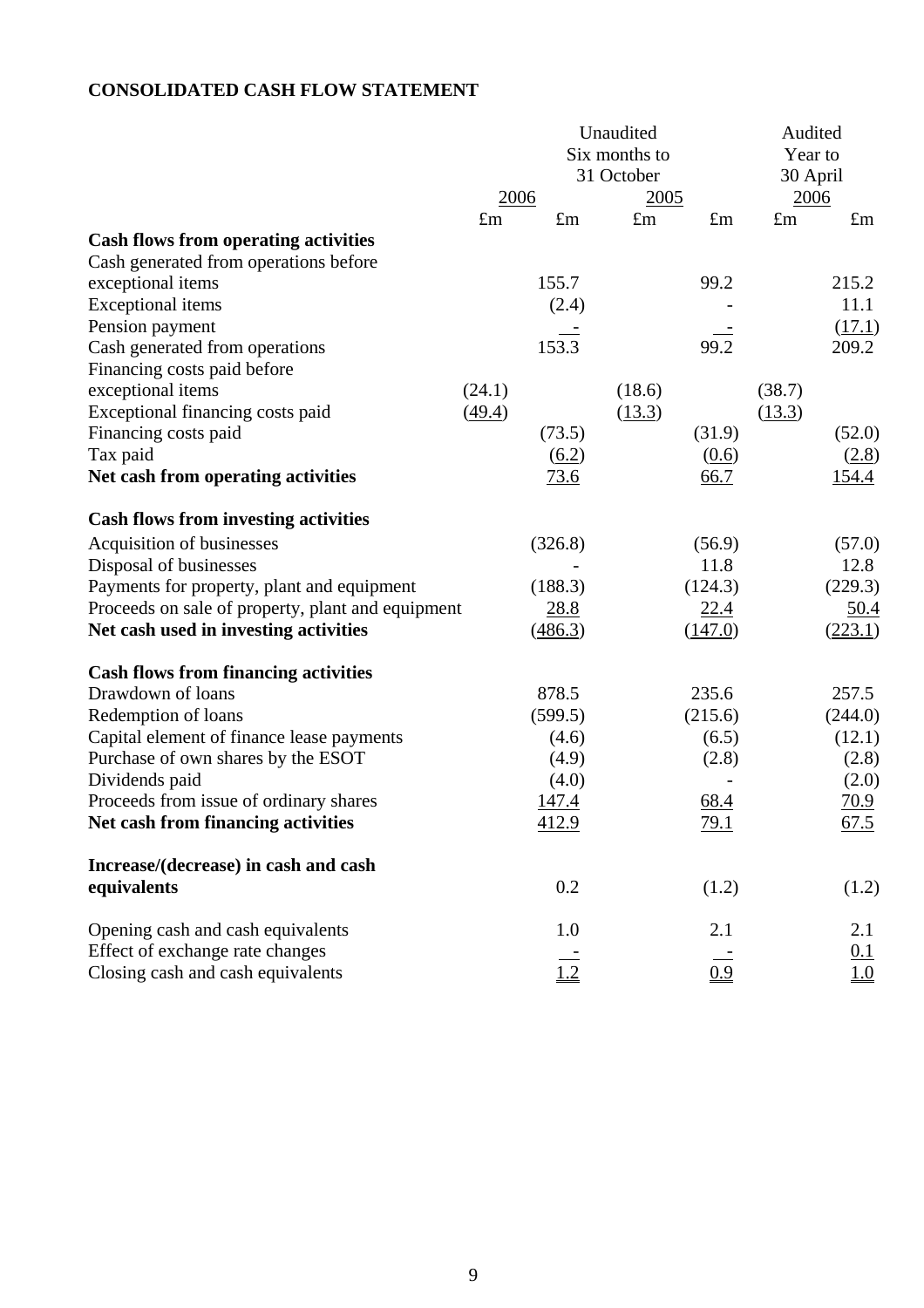#### 1. Basis of preparation

The financial statements for the six months ended 31 October 2006 were approved by the directors on 11 December 2006. They have been prepared in accordance with relevant International Financial Reporting Standards (including IAS 34 Interim Financial Reporting) and the accounting policies set out in the Group's Annual Report and Accounts for the year ended 30 April 2006. They are unaudited and do not constitute statutory accounts within the meaning of Section 240 of the Companies Act 1985.

The statutory accounts for the year ended 30 April 2006 were prepared in accordance with relevant IFRS and have been mailed to shareholders and filed with the Registrar of Companies. The auditors' report on those accounts was unqualified and did not contain a statement under section 237 of the Companies Act 1985.

The 2005 comparatives have been restated to include the fair value of embedded derivatives included within our long term debt instruments in accordance with IAS 39. This increased investment income by £2.2m and total assets by £2.2m in the six months ended and as at 31 October 2005. In addition, the comparative figures for operating profit for Sunbelt, A-Plant, Ashtead Technology and Corporate items in note 2 have been restated to include share based remuneration costs within the operating segment results. In 2005 these costs were included within Corporate items.

The exchange rates used in respect of the US dollar are:

|                                             | 2006   | <u>2005</u> |
|---------------------------------------------|--------|-------------|
| Average for the six months ended 31 October | 1.8686 | 1.7988      |
| At 31 October                               | 1.9073 | 1.7703      |

| Segmental analysis<br>2.        |             | Operating        |              |             |
|---------------------------------|-------------|------------------|--------------|-------------|
|                                 |             | profit before    | Exceptional  |             |
|                                 |             | exceptionals     | items and    | Operating   |
|                                 | Revenue     | and amortisation | amortisation | profit      |
| Three months to 31 October      | $\pounds$ m | $\pounds$ m      | $\pounds$ m  | $\pounds$ m |
| 2006                            |             |                  |              |             |
| Sunbelt                         | 193.2       | 41.5             | (15.9)       | 25.6        |
| A-Plant                         | 47.6        | 6.6              |              | 6.6         |
| <b>Ashtead Technology</b>       | 5.8         | 2.0              |              | 2.0         |
| Corporate items                 |             | (2.4)            |              | (2.4)       |
|                                 | 246.6       | 47.7             | (15.9)       | 31.8        |
| 2005                            |             |                  |              |             |
| Sunbelt                         | 122.8       | 32.2             | 2.9          | 35.1        |
| A-Plant                         | 40.9        | 5.0              |              | 5.0         |
| <b>Ashtead Technology</b>       | 4.2         | 1.3              |              | 1.3         |
| Corporate items                 |             | (1.6)            |              | (1.6)       |
|                                 | 167.9       | 36.9             | 2.9          | 39.8        |
| <b>Six months to 31 October</b> |             |                  |              |             |
| 2006                            |             |                  |              |             |
| Sunbelt                         | 319.5       | 72.3             | (16.2)       | 56.1        |
| A-Plant                         | 91.5        | 11.1             |              | 11.1        |
| <b>Ashtead Technology</b>       | 11.3        | 3.3              |              | 3.3         |
| Corporate items                 |             | (4.0)            |              | (4.0)       |
|                                 | 422.3       | 82.7             | (16.2)       | 66.5        |
| 2005                            |             |                  |              |             |
| Sunbelt                         | 226.1       | 53.4             | 2.9          | 56.3        |
| A-Plant                         | 79.7        | 8.6              |              | 8.6         |
| <b>Ashtead Technology</b>       | 8.0         | 2.3              |              | 2.3         |
| Corporate items                 |             | (3.0)            |              | (3.0)       |
|                                 | 313.8       | 61.3             | 2.9          | 64.2        |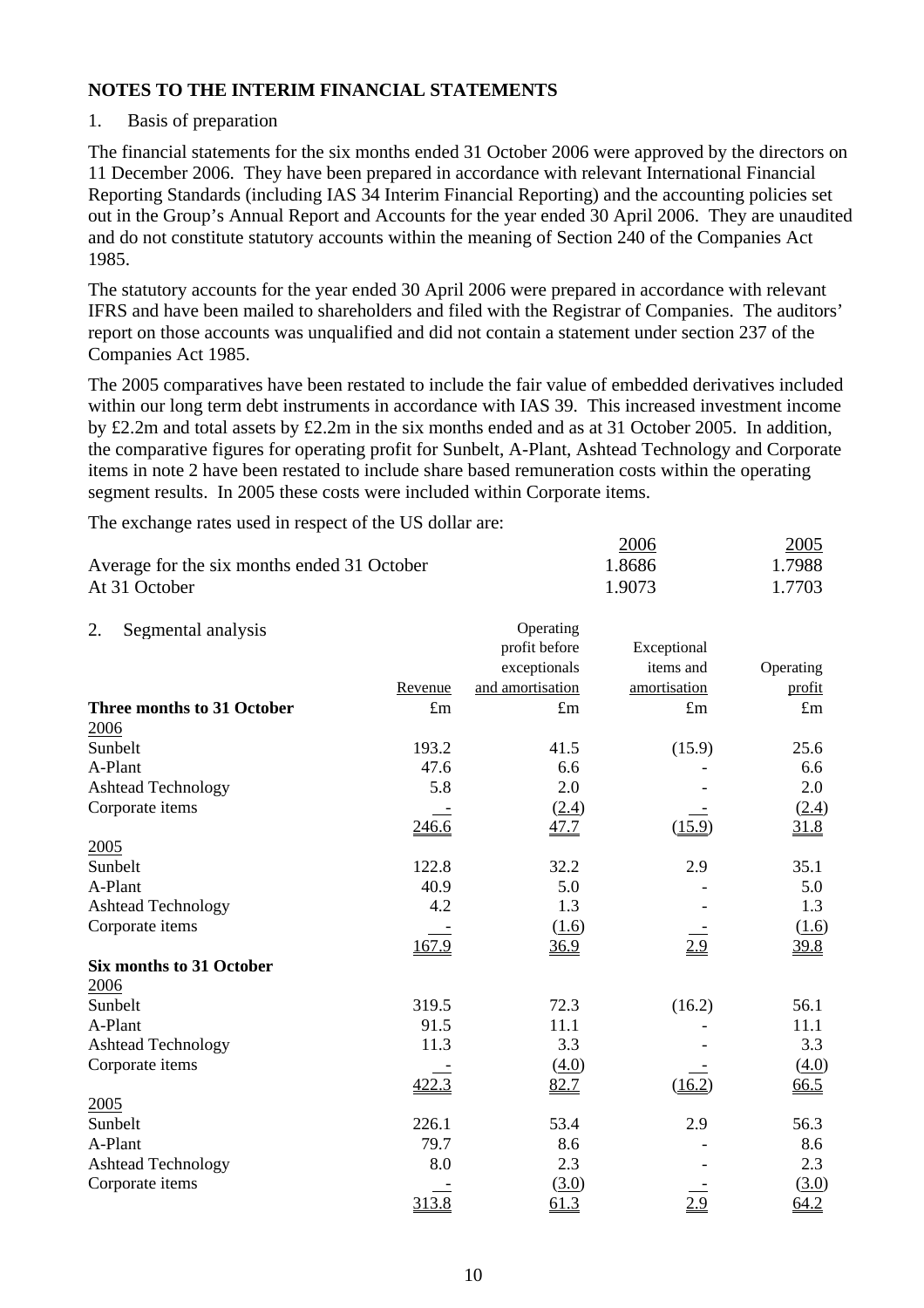# 3. Operating costs

|                                          | Before                                   | 2006                                     |             |                                       | 2005                 |             |
|------------------------------------------|------------------------------------------|------------------------------------------|-------------|---------------------------------------|----------------------|-------------|
|                                          | exceptional<br>items and<br>amortisation | Exceptional<br>items and<br>amortisation | Total       | <b>Before</b><br>exceptional<br>items | Exceptional<br>items | Total       |
| Three months to 31 October               | $\pounds$ m                              | $\pounds$ m                              | $\pounds m$ | $\pounds$ m                           | $\pounds$ m          | $\pounds$ m |
| Staff costs:                             |                                          |                                          |             |                                       |                      |             |
| <b>Salaries</b>                          | 67.3                                     | 7.5                                      | 74.8        | 44.0                                  | 0.3                  | 44.3        |
| Social security costs                    | 5.0                                      |                                          | 5.0         | 3.6                                   |                      | 3.6         |
| Other pension costs                      | 1.2                                      |                                          | <u>1.2</u>  | 0.8                                   |                      | 0.8         |
|                                          | 73.5                                     | 7.5                                      | 81.0        | 48.4                                  | 0.3                  | 48.7        |
| Other operating costs:                   |                                          |                                          |             |                                       |                      |             |
| Vehicle costs                            | 17.7                                     |                                          | 17.7        | 13.4                                  |                      | 13.4        |
| Spares, consumables & external repairs   | 16.6                                     | $\overline{\phantom{a}}$                 | 16.6        | 10.7                                  |                      | 10.7        |
| <b>Facility costs</b>                    | 12.5                                     | 4.0                                      | 16.5        | 7.5                                   | 0.4                  | 7.9         |
| Other external charges                   | 38.8                                     | <u>1.6</u>                               | 40.4        | 24.6                                  |                      | 24.6        |
|                                          | 85.6                                     | <u>5.6</u>                               | 91.2        | 56.2                                  | 0.4                  | 56.6        |
| Other income:                            |                                          |                                          |             |                                       |                      |             |
| Profit on disposal of fixed assets       | (2.4)                                    |                                          | (2.4)       | (2.0)                                 | (3.6)                | (5.6)       |
| Depreciation and amortisation:           |                                          |                                          |             |                                       |                      |             |
| Depreciation                             | 42.2                                     |                                          | 42.2        | 28.4                                  |                      | 28.4        |
| Amortisation of acquired intangibles     |                                          | $\frac{2.8}{2.8}$                        | 2.8         |                                       |                      |             |
|                                          | 42.2                                     |                                          | 45.0        | 28.4                                  | $\pm$                | 28.4        |
|                                          | 198.9                                    | 15.9                                     | 214.8       | 131.0                                 | (2.9)                | 128.1       |
| Six months to 31 October                 |                                          |                                          |             |                                       |                      |             |
| Staff costs:                             |                                          |                                          |             |                                       |                      |             |
| <b>Salaries</b>                          | 115.7                                    | 7.5                                      | 123.2       | 87.0                                  | 0.3                  | 87.3        |
| Social security costs                    | 8.9                                      |                                          | 8.9         | 7.2                                   |                      | 7.2         |
| Other pension costs                      | 2.2                                      |                                          | 2.2         | <u>1.6</u>                            |                      | 1.6         |
|                                          | 126.8                                    | 7.5                                      | 134.3       | 95.8                                  | 0.3                  | 96.1        |
| Other operating costs:                   |                                          |                                          |             |                                       |                      |             |
| Vehicle costs                            | 31.6                                     |                                          | 31.6        | 24.8                                  |                      | 24.8        |
| Spares, consumables $&$ external repairs | 27.6                                     |                                          | 27.6        | 20.8                                  |                      | 20.8        |
| Facilities costs                         | 20.4                                     | 4.0                                      | 24.4        | 14.7                                  | 0.4                  | 15.1        |
| Other external charges                   | 65.6                                     | <u>1.9</u>                               | 67.5        | 45.5                                  |                      | 45.5        |
|                                          | <u>145.2</u>                             | <u>5.9</u>                               | 151.1       | <u>105.8</u>                          | 0.4                  | 106.2       |
| Other income:                            |                                          |                                          |             |                                       |                      |             |
| Profit on disposal of fixed assets       | (4.6)                                    |                                          | (4.6)       | (4.2)                                 | (3.6)                | (7.8)       |
| Depreciation and amortisation:           |                                          |                                          |             |                                       |                      |             |
| Depreciation                             | 72.2                                     |                                          | 72.2        | 55.1                                  |                      | 55.1        |
| Amortisation of acquired intangibles     |                                          | $\frac{2.8}{2.8}$                        | 2.8         |                                       |                      |             |
|                                          | 72.2                                     |                                          | 75.0        | 55.1                                  | $\pm$                | 55.1        |
|                                          | 339.6                                    | 16.2                                     | 355.8       | 252.5                                 | (2.9)                | 249.6       |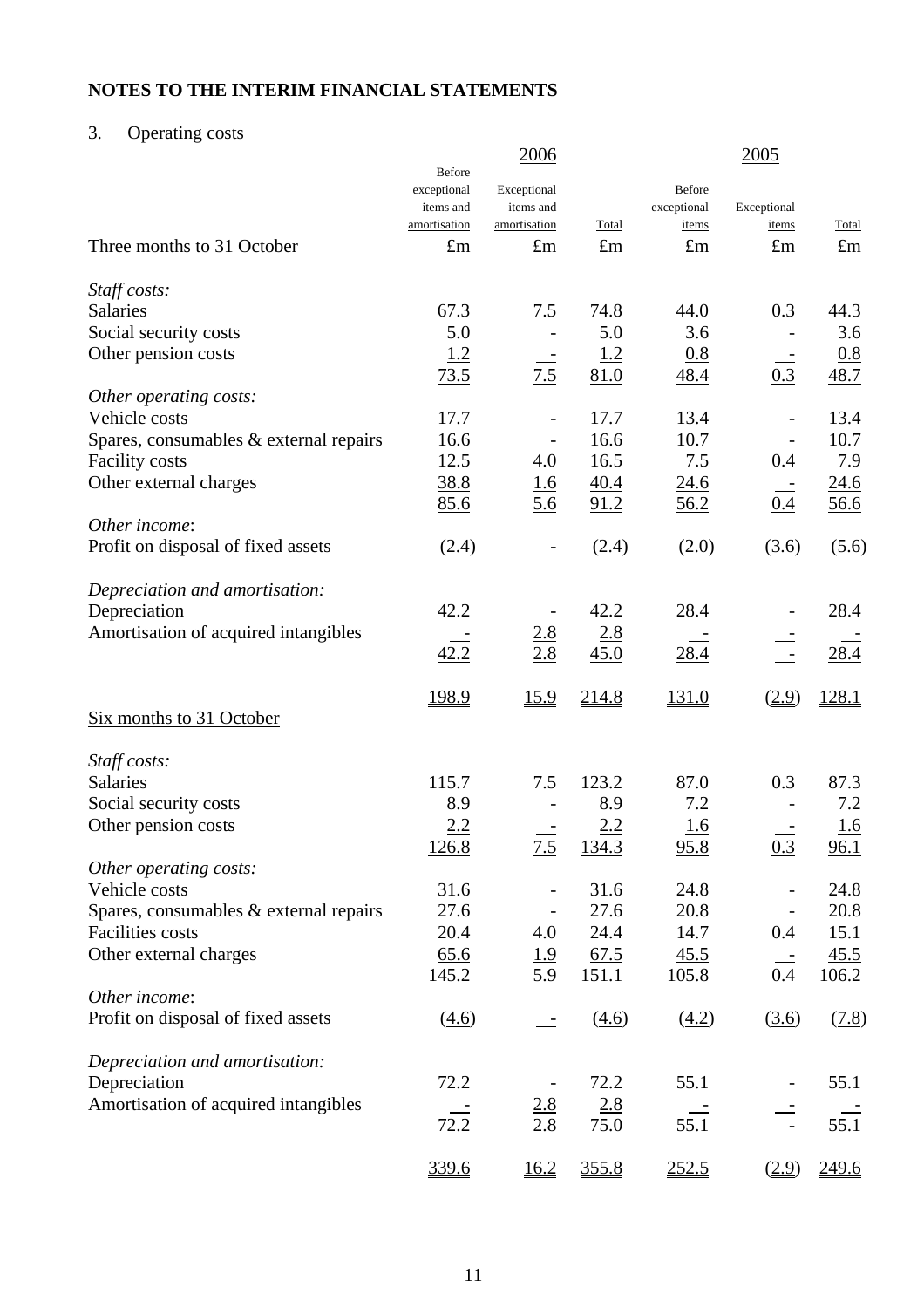4. Exceptional items, amortisation and fair value remeasurements related to embedded derivatives

'Exceptional items' are those items of financial performance that are material and non-recurring in nature. Amortisation relates to the periodic write off of acquired intangible assets. Non-cash fair value remeasurements relate to embedded derivatives within long term debt instruments. The Group believes these items should be disclosed separately within the consolidated income statement to assist in the understanding of the financial performance of the Group.

Exceptional items, amortisation and fair value remeasurements are excluded from underlying profit and earnings per share. They are set out below:

|                                   |             | Three months to          |             | Six months to |               |  |
|-----------------------------------|-------------|--------------------------|-------------|---------------|---------------|--|
|                                   |             | 31 October<br>31 October |             |               | 30 April      |  |
|                                   | 2006        | 2005                     | 2006        | 2005          | 2006          |  |
|                                   | $\pounds$ m | $\pounds$ m              | $\pounds$ m | $\pounds$ m   | $\pounds$ m   |  |
| Redemption costs for senior notes | 42.3        | 4.8                      | 42.3        | 4.8           | 4.8           |  |
| Write off of deferred financing   |             |                          |             |               |               |  |
| costs relating to debt redeemed   | 10.6        |                          | 10.6        |               |               |  |
| Acquisition integration costs     | 13.0        | 0.1                      | 13.0        | 0.1           | 0.8           |  |
| Rebranding costs                  | 0.1         |                          | 0.4         |               |               |  |
| Litigation proceeds               |             |                          |             |               | (11.3)        |  |
| Profit on sale of scaffolding     |             | (3.0)                    |             | (3.0)         | (2.9)         |  |
| Other financing costs             | 0.5         |                          | 0.5         |               |               |  |
| Total exceptional items           | 66.5        | 1.9                      | 66.8        | 1.9           | (8.6)         |  |
| Amortisation of acquired          | 2.8         |                          | 2.8         |               |               |  |
| intangibles                       |             |                          |             |               |               |  |
| Fair value remeasurements of      |             |                          |             |               |               |  |
| embedded derivatives              |             | (0.9)                    | 15.4        | (2.2)         | (5.6)         |  |
|                                   |             |                          | 85.0        | (0.3)         | <u>14.2</u> ) |  |

Senior note redemption costs include 'make-whole' payments and associated costs of £25.6m paid at closing on 31 August 2006 in connection with NationsRent's \$400m secured and unsecured loan notes and £16.7m paid on the same date in connection with the redemption of the £78m Ashtead secured loan notes due 2014. The write off of deferred financing costs relates to deferred costs previously carried forward on both Ashtead's sterling senior notes and its \$800m asset based bank facility which was replaced on 31 August 2006 by a new \$1.75bn asset based bank facility. Acquisition integration costs relate primarily to employee retention and severance costs and vacant property costs following the NationsRent acquisition. The items detailed in the table above are presented in the income statement as follows:

|                                                     | Three months to<br>31 October |             | Six months to<br>31 October |             | Year to<br>30 April |
|-----------------------------------------------------|-------------------------------|-------------|-----------------------------|-------------|---------------------|
|                                                     | 2006                          | 2005        | 2006                        | 2005        | 2006                |
|                                                     | $\pounds$ m                   | $\pounds$ m | $\pounds$ m                 | $\pounds$ m | $\pounds$ m         |
| Staff costs                                         | 7.5                           | 0.3         | 7.5                         | 0.3         | 0.3                 |
| Other operating costs                               | 5.6                           | 0.4         | 5.9                         | 0.4         | 1.3                 |
| Other income                                        |                               | (3.6)       | $\overline{\phantom{a}}$    | (3.6)       | (15.0)              |
| Amortisation of acquired intangibles                | 2.8                           |             | 2.8                         |             |                     |
| Charged/(credited) in arriving at operating profit  | 15.9                          | (2.9)       | 16.2                        | (2.9)       | (13.4)              |
| Net financing costs/(income)                        | <u>53.4</u>                   | <u>3.9</u>  | 68.8                        | 2.6         | (0.8)               |
| Charged/(credited) in arriving at profit before tax | 69.3                          | <u>1.0</u>  | 85.0                        | (0.3)       | (14.2)              |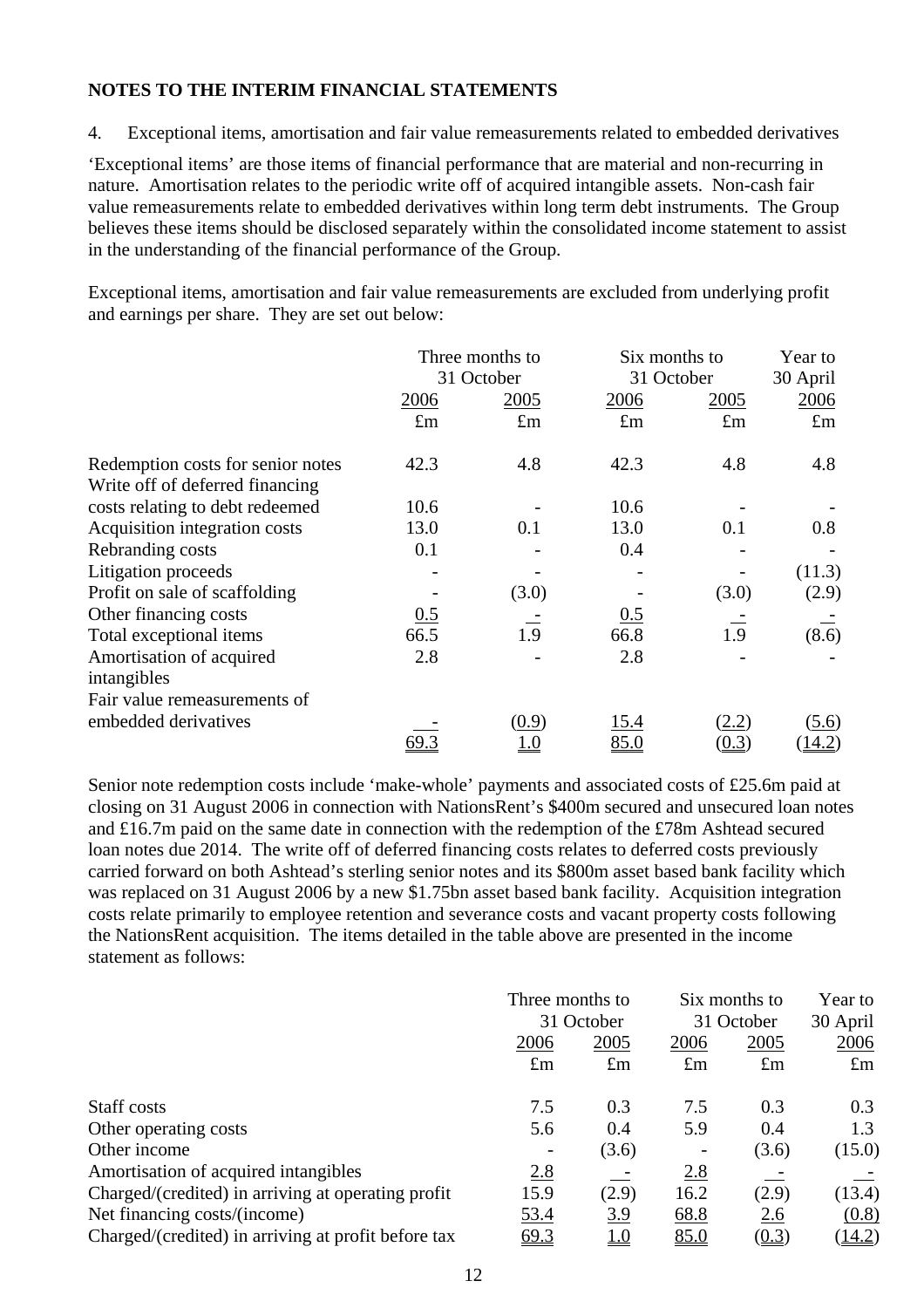#### 5. Financing costs

|                                                    | Three months to   |                              |                          | Six months to     |                    |  |
|----------------------------------------------------|-------------------|------------------------------|--------------------------|-------------------|--------------------|--|
|                                                    |                   | 31 October                   |                          | 31 October        |                    |  |
|                                                    | 2006              | 2005                         | 2006                     | 2005              | <u>2006</u>        |  |
|                                                    | $\pounds$ m       | $\pounds$ m                  | $\pounds$ m              | $\pounds$ m       | $\pounds$ m        |  |
|                                                    |                   | (restated)                   |                          | (restated)        |                    |  |
| Investment income:                                 |                   |                              |                          |                   |                    |  |
| Interest and other financial income                |                   | 0.1                          |                          | 0.2               | 0.5                |  |
| Expected return on assets of defined benefit       |                   |                              |                          |                   |                    |  |
| pension plan                                       | 1.0               | 0.7                          | 2.0                      | 1.3               | 2.2                |  |
| Fair value gains on derivatives                    | $\equiv$          | 0.1                          |                          | 0.1               |                    |  |
|                                                    | 1.0               | 0.9                          | 2.0                      | 1.6               | $\frac{1}{2.7}$    |  |
| Fair value remeasurements of embedded              |                   |                              |                          |                   |                    |  |
| derivatives in long term debt                      |                   |                              |                          |                   |                    |  |
| Total investment income                            | $\underline{1.0}$ | $\frac{3.1}{4.0}$            | 2.0                      | $\frac{4.4}{6.0}$ | $\frac{7.8}{10.5}$ |  |
|                                                    |                   |                              |                          |                   |                    |  |
| Interest expense:                                  |                   |                              |                          |                   |                    |  |
| Bank interest payable                              | 8.8               | 3.3                          | 13.5                     | 7.0               | 16.3               |  |
| Interest on second priority senior secured notes   | 8.0               | 5.4                          | 13.3                     | 9.0               | 19.7               |  |
| Interest payable on finance leases                 | 0.4               | 0.5                          | 0.7                      | 1.0               | 1.8                |  |
| 5.25% unsecured convertible loan note, due 2008:   |                   |                              |                          |                   |                    |  |
| - interest payable                                 |                   |                              |                          | 1.9               | 1.9                |  |
| - non-cash unwind of discount                      |                   |                              |                          | 1.0               | 1.0                |  |
| Non-cash unwind of discount on defined benefit     |                   |                              |                          |                   |                    |  |
| pension plan liabilities                           | 0.6               | 0.7                          | 1.3                      | 1.4               | 2.2                |  |
| Non-cash unwind of discount on self insurance      |                   |                              |                          |                   |                    |  |
| provisions                                         | 0.2               |                              | 0.3                      |                   | 0.4                |  |
| Fair value losses on derivatives not accounted for |                   |                              |                          |                   |                    |  |
| as hedges                                          |                   | $\qquad \qquad \blacksquare$ | $\overline{\phantom{a}}$ |                   | 0.3                |  |
| Amortisation of deferred costs of debt raising     | 0.6               | 0.6                          | 1.2                      | 1.3               | 2.7                |  |
| Other                                              |                   | (0.6)                        |                          | <u>0.1</u>        |                    |  |
|                                                    | 18.6              | 9.9                          | 30.3                     | 22.7              | 46.3               |  |
| Exceptional costs and fair value remeasurements    |                   |                              |                          |                   |                    |  |
| of embedded derivatives in long term debt          | 53.4              | 7.0                          | 68.8                     | 7.0               | 7.0                |  |
| Total interest expense                             | 72.0              | 16.9                         | 99.1                     | 29.7              | <u>53.3</u>        |  |
|                                                    |                   |                              |                          |                   |                    |  |
| Net financing costs before exceptional items and   |                   |                              |                          |                   |                    |  |
| fair value remeasurements of embedded derivatives  | 17.6              | 9.0                          | 28.3                     | 21.1              | 43.6               |  |
| Net exceptional items and fair value               |                   |                              |                          |                   |                    |  |
| remeasurements of embedded derivatives             | <u>53.4</u>       | <u>3.9</u>                   | 68.8                     | 2.6               | (0.8)              |  |
| Net financing costs                                | <u>71.0</u>       | 12.9                         | 97.1                     | 23.7              | <u>42.8</u>        |  |
|                                                    |                   |                              |                          |                   |                    |  |

#### 6. Taxation

Following the refinancing of the Group at the time of the NationsRent acquisition and the improved trading results at A-Plant, the Group has recognised in full, as an exceptional profit, the previously unrecognised UK deferred tax asset of £37.3m.

The remaining tax credit for the period of £6.3m has been calculated by applying the directors' best estimate of the effective annual tax rate (estimated at 39% for the US and 17% for the UK) to the Group's profit before tax for the period. This includes a deferred tax credit of £25.4m related to exceptional items and amortisation of acquired intangibles. The remaining tax credit comprises a credit of £4.3m related to the UK (2005 - £1.2m), a credit of £2.1m (2005 - charge of £16.2m) related to the US and a charge of £0.1m (2005 - nil) related to Singapore.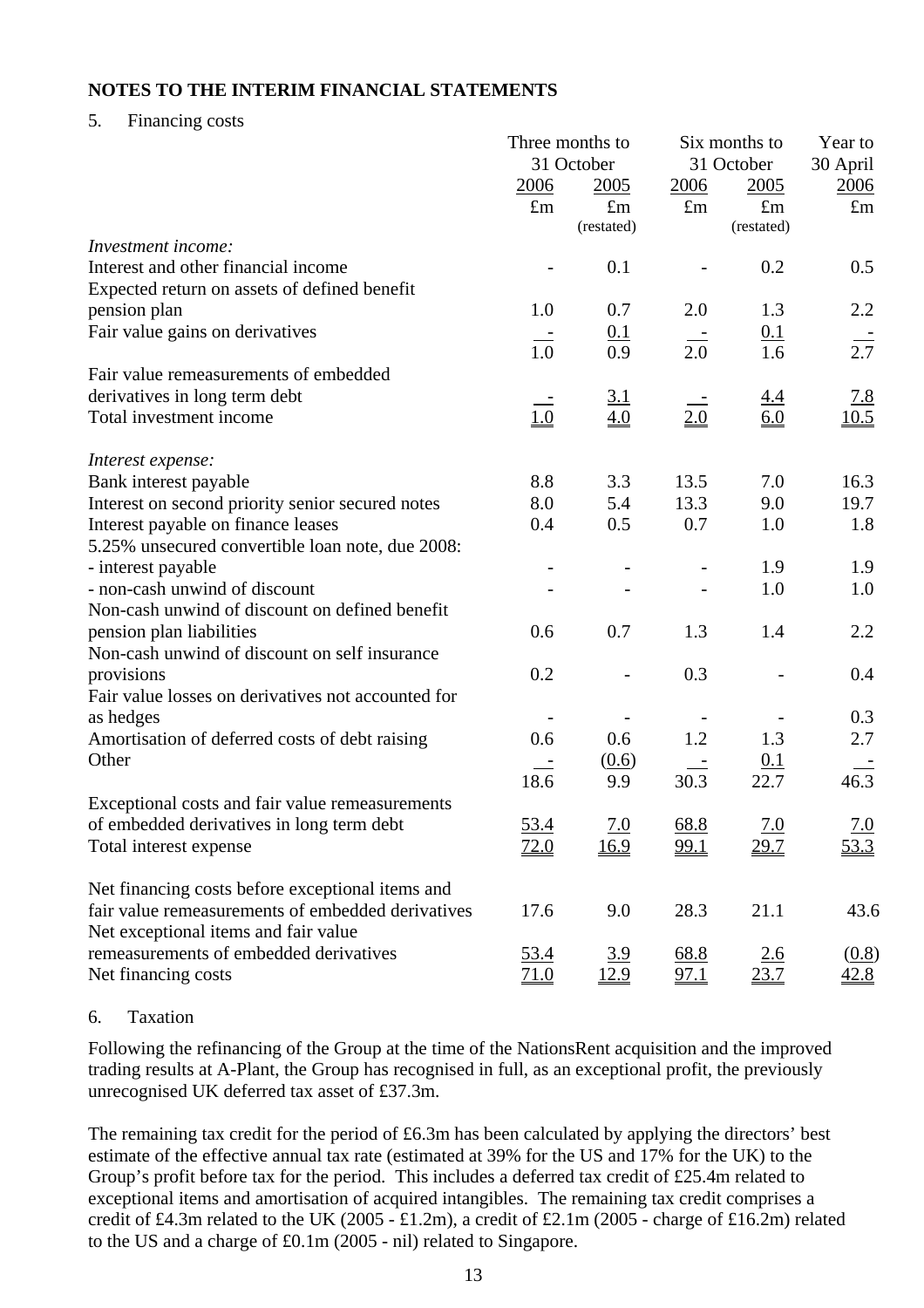#### 7. Earnings per share

Basic and diluted earnings per share for the three and six months ended 31 October 2006 have been calculated based on the profit for the relevant period and on the weighted average number of ordinary shares in issue during that period (excluding shares held by the ESOT over which dividends have been waived). Diluted earnings per share is computed using the result for the relevant period and the diluted number of shares (ignoring any potential issue of ordinary shares which would be anti-dilutive). These are calculated as follows:

|                                               | Three months to  |                  | Six months to    |                  | Year to      |
|-----------------------------------------------|------------------|------------------|------------------|------------------|--------------|
|                                               | 31 October       |                  | 31 October       |                  | 30 April     |
|                                               | 2006             | 2005             | 2006             | 2005             | 2006         |
| Profit for the financial period $(fm)$        | <u>12.0</u>      | <u>17.8</u>      | <u>13.0</u>      | 25.5             | <u>55.6</u>  |
| Weighted average number of shares (m) - basic | <u>514.2</u>     | 429.6            | 474.3            | 390.1            | 410.9        |
| - diluted                                     | <u>520.1</u>     | 436.6            | 481.1            | 397.2            | 419.9        |
| Basic earnings per share                      | 2.3p             | 4.1 <sub>p</sub> | 2.7 <sub>p</sub> | 6.5p             | <u>13.5p</u> |
| Diluted earnings per share                    | 2.3 <sub>p</sub> | <u>4.1p</u>      | 2.7 <sub>p</sub> | 6.4 <sub>p</sub> | <u>13.2p</u> |

The weighted average number of shares shown as being in issue in previous periods has been adjusted to take account of the bonus element of the rights issue on 29 August 2006.

Underlying earnings per share (defined in any period as the earnings before exceptional items, amortisation of acquired intangibles and fair value remeasurements for that period divided by the weighted average number of shares in issue in that period) and cash tax earnings per share (defined in any period as underlying earnings before other deferred taxes divided by the weighted average number of shares in issue in that period) may be reconciled to the basic earnings per share as follows:

|                                             |                  | Three months to<br>31 October |                   | Six months to<br>31 October |                  |
|---------------------------------------------|------------------|-------------------------------|-------------------|-----------------------------|------------------|
|                                             | 2006             | 2005                          | 2006              | 2005                        | 30 April<br>2006 |
| Basic earnings per share                    | 2.3p             | 4.1 <sub>p</sub>              | 2.7p              | 6.5p                        | 13.5p            |
| Exceptional items, amortisation of acquired |                  |                               |                   |                             |                  |
| intangibles and fair value remeasurements   | 13.5p            | 0.3p                          | 17.9 <sub>p</sub> |                             | (3.4)p           |
| Deferred tax on exceptional items,          |                  |                               |                   |                             |                  |
| amortisation and fair value remeasurements  | (4.9)p           | (0.1)p                        | (5.3)p            | (0.1)p                      | 1.2p             |
| Deferred tax credit for previously          |                  |                               |                   |                             |                  |
| unrecognised UK tax losses                  | (7.3)p           |                               | $(7.9)$ p         |                             |                  |
| Underlying earnings per share               | 3.6p             | 4.3p                          | 7.4p              | 6.4p                        | 11.3p            |
| Other deferred tax                          | 3.3 <sub>p</sub> | 1.8p                          | 4.1 <sub>p</sub>  | 3.3p                        | 5.1 <sub>p</sub> |
| Cash tax earnings per share                 | 6.9 <sub>p</sub> | 6.1 <sub>p</sub>              | 11.5p             | 9.7 <sub>p</sub>            | <u>16.4p</u>     |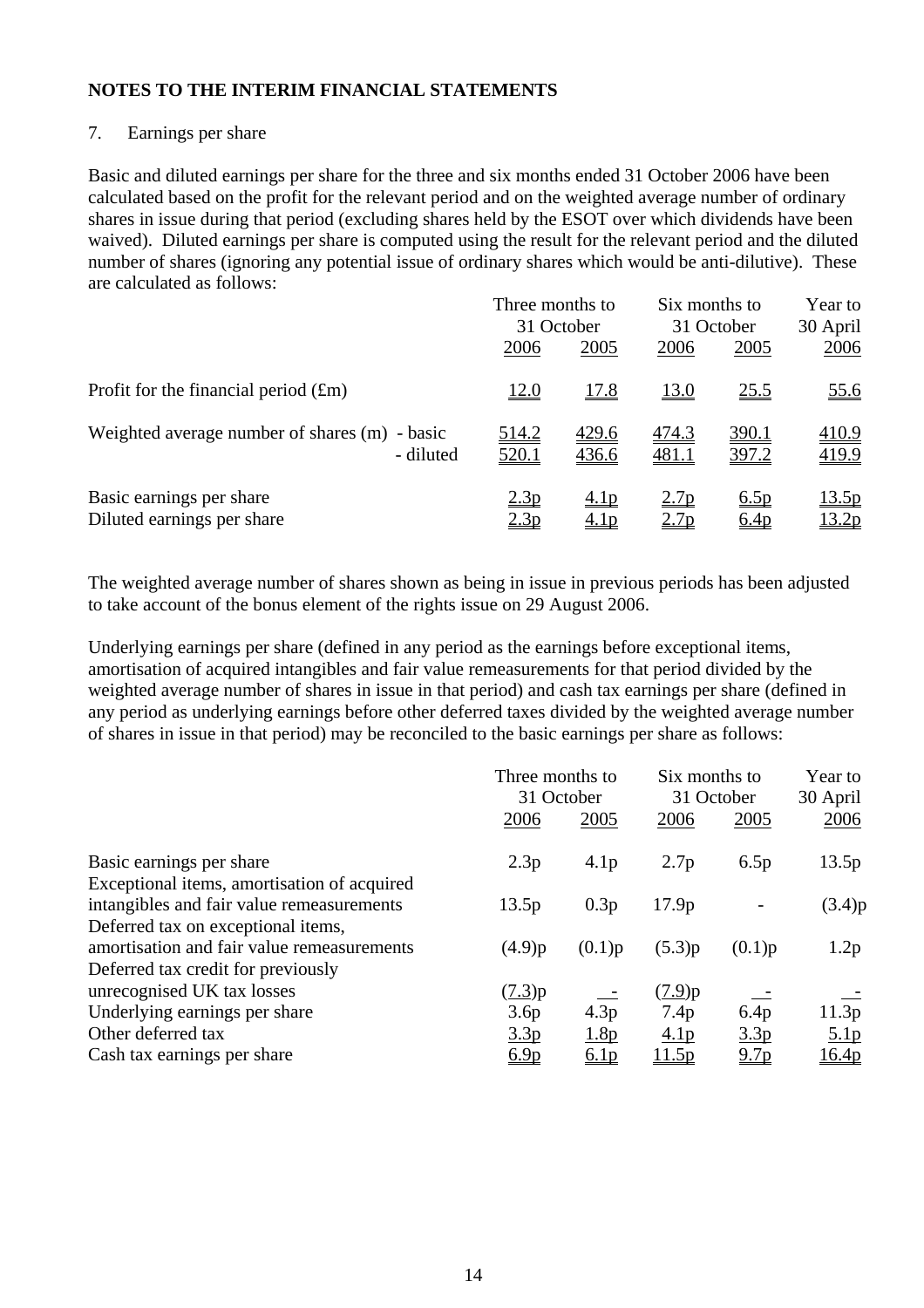#### 8. Property, plant and equipment

|                     |             | 2006        |             |              |  |  |
|---------------------|-------------|-------------|-------------|--------------|--|--|
|                     | Rental      |             | Rental      |              |  |  |
|                     | equipment   | Total       | equipment   | <b>Total</b> |  |  |
| Net book value      | $\pounds$ m | $\pounds$ m | $\pounds$ m | $\pounds$ m  |  |  |
| At 1 May            | 559.9       | 646.7       | 452.9       | 537.1        |  |  |
| Exchange difference | (19.0)      | (21.4)      | 23.7        | 27.1         |  |  |
| <b>Additions</b>    | 173.0       | 192.4       | 120.0       | 131.3        |  |  |
| Acquisitions        | 386.6       | 423.8       | 31.7        | 34.7         |  |  |
| Disposals           | (20.6)      | (23.4)      | (27.4)      | (29.7)       |  |  |
| Depreciation        | (62.7)      | (72.2)      | (46.6)      | (55.1)       |  |  |
| At 31 October       | 1,017.2     | 1,145.9     | 554.3       | 645.4        |  |  |
|                     |             |             |             |              |  |  |

## 9. Called up share capital

Ordinary shares of 10p each:

|                                       |             | 31 October  |             | 31 October  | 30 April           |                    |
|---------------------------------------|-------------|-------------|-------------|-------------|--------------------|--------------------|
|                                       | 2006        | 2005        | <u>2006</u> | 2006        | <u>2005</u>        | 2006               |
|                                       | Number      | Number      | Number      | $\pounds$ m | $\pounds$ m        | $\pounds$ m        |
| Authorised                            | 900,000,000 | 900,000,000 | 900,000,000 | 90.0        | <u>90.0</u>        | $\underline{90.0}$ |
| Allotted, called up and<br>fully paid | 558,294,829 | 401,876,408 | 404,334,066 | <u>55.8</u> | $\underline{40.2}$ | <u>40.4</u>        |

On 29 August 2006 the Group issued 152,240,015 ordinary shares of 10p each at £1 per share through a 3 for 8 Rights Issue which raised £152.2m before issue expenses of £5.5m. A further 1,720,748 shares were issued in the six months ended 31 October 2006 at an average price of 41.8p per share under share option plans raising £0.7m.

#### 10. Statement of changes in shareholders' equity

|                                        | Share<br>capital<br>$\pounds$ m | Share<br>Premium<br>$\pounds$ m | Non<br>distributable<br>reserves<br>$\pounds$ m | Own<br>shares<br>held in<br>treasury<br>(ESOT)<br>$\pounds$ m | Cumulative<br>foreign<br>exchange<br>translation<br>differences<br>$\pounds$ m | Distributable<br>reserves<br>$\pounds$ m | Total<br>$\pounds$ m | 31 Oct<br>2005<br>$\pounds$ m | 30 April<br>2006<br>$\pounds$ m |
|----------------------------------------|---------------------------------|---------------------------------|-------------------------------------------------|---------------------------------------------------------------|--------------------------------------------------------------------------------|------------------------------------------|----------------------|-------------------------------|---------------------------------|
| Total recognised                       |                                 |                                 |                                                 |                                                               |                                                                                |                                          |                      |                               |                                 |
| income and expense                     |                                 |                                 |                                                 |                                                               | (7.2)                                                                          | 13.0                                     | 5.8                  | 45.4                          | 71.2                            |
| Shares issued                          | 15.4                            | (1.2)                           |                                                 | $\overline{\phantom{a}}$                                      |                                                                                | 133.2                                    | 147.4                | 68.4                          | 70.9                            |
| Dividends paid                         |                                 | ٠                               |                                                 |                                                               |                                                                                | (4.0)                                    | (4.0)                |                               | (2.0)                           |
| Share based payments                   | $\overline{\phantom{a}}$        | $\overline{\phantom{a}}$        | ۰                                               |                                                               | $\overline{\phantom{a}}$                                                       | 1.4                                      | 1.4                  | 0.5                           | 1.3                             |
| Vesting of share awards                |                                 | ٠                               | $\overline{\phantom{a}}$                        | 0.5                                                           | ٠                                                                              | (0.5)                                    |                      |                               |                                 |
| Own shares purchased<br>Net changes in |                                 |                                 | $\overline{\phantom{a}}$                        | (4.9)                                                         |                                                                                |                                          | (4.9)                | (2.8)                         | (2.8)                           |
| shareholders' equity                   | 15.4                            | (1.2)                           |                                                 | (4.4)                                                         | (7.2)                                                                          | 143.1                                    | 145.7                | 111.5                         | 138.6                           |
| Opening shareholders' equity           | 40.4                            | 3.2                             | 90.7                                            | (4.2)                                                         | (17.2)                                                                         | 145.4                                    | 258.3                | 119.7                         | 119.7                           |
| Closing shareholders' equity           | 55.8                            | 2.0                             | 90.7                                            | (8.6)                                                         | (24.4)                                                                         | 288.5                                    | 404.0                | 231.2                         | 258.3                           |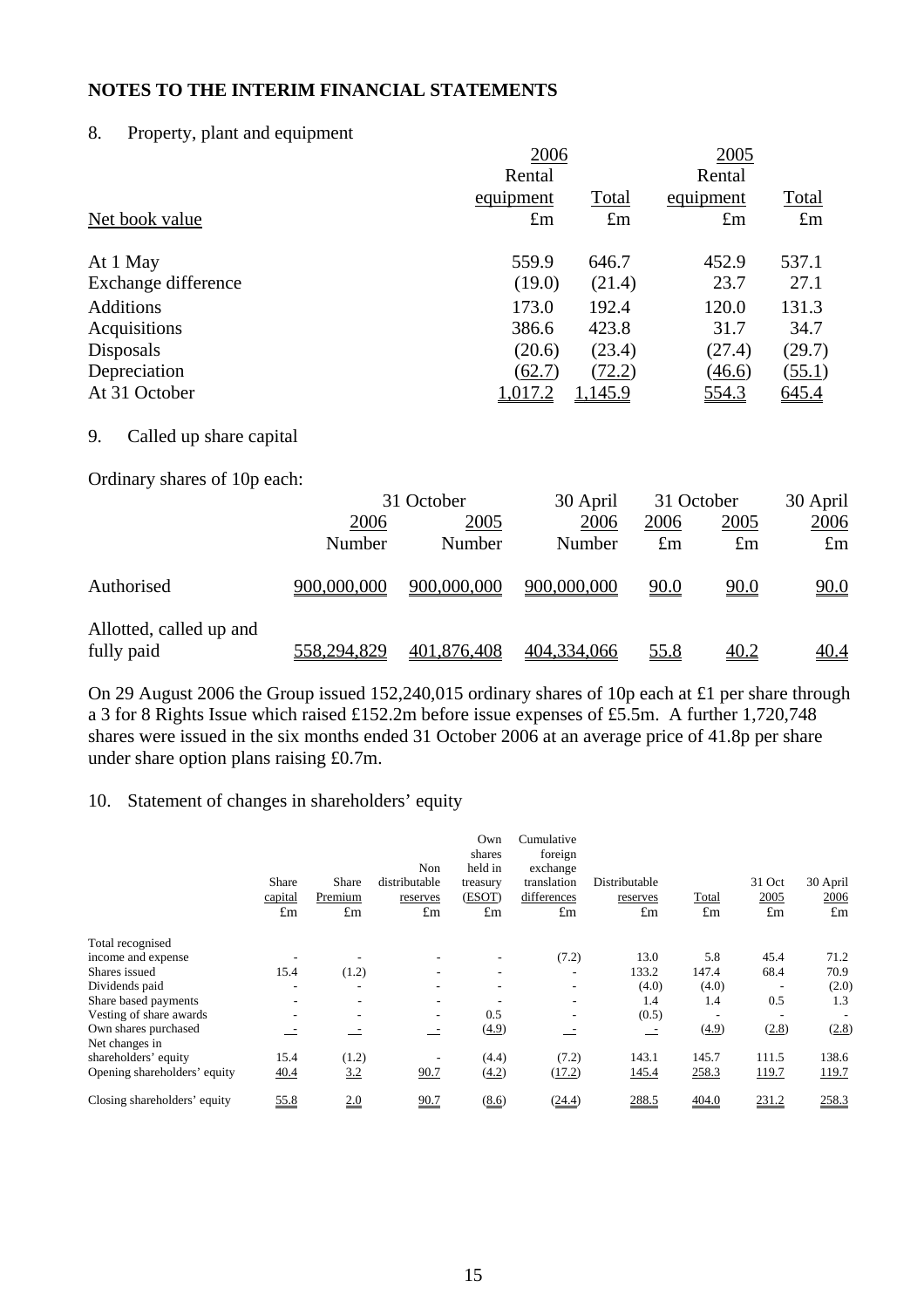11. Notes to the cash flow statement

|                                                         |             |             |             | Six months to | Year to       |                   |
|---------------------------------------------------------|-------------|-------------|-------------|---------------|---------------|-------------------|
|                                                         |             |             |             |               | 31 October    | 30 April          |
|                                                         |             |             |             | <u>2006</u>   | <u>2005</u>   | 2006              |
|                                                         |             |             |             | $\pounds$ m   | $\pounds$ m   | $\pounds$ m       |
| a) Cash flow from operating activities                  |             |             |             |               |               |                   |
| Operating profit                                        |             |             |             | 66.5          | 64.2          | 124.5             |
| Depreciation and amortisation                           |             |             |             | 75.0          | 55.1          | 113.6             |
| <b>Exceptional</b> items                                |             |             |             | 13.4          | (2.9)         | (13.4)            |
| <b>EBITDA</b> before exceptional items                  |             |             |             | 154.9         | 116.4         | 224.7             |
| Profit on disposal of property, plant and equipment     |             |             |             | (4.6)         | (4.2)         | (9.1)             |
| Decrease/(increase) in inventories                      |             |             |             | 3.9           | (0.2)         | 2.2               |
| Increase in trade and other receivables                 |             |             |             | (12.4)        | (18.7)        | (11.2)            |
| Increase in trade and other payables                    |             |             |             | 12.2          | 5.5           | 7.5               |
| <b>Exchange differences</b>                             |             |             |             | 0.4           | (0.2)         | (0.3)             |
| Other non-cash movements                                |             |             |             | <u>1.3</u>    | 0.6           | <u>1.4</u>        |
| Cash generated from operations before exceptional items |             |             |             | <u>155.7</u>  | <u>99.2</u>   | 215.2             |
|                                                         |             |             |             |               | Six months to | Year to           |
|                                                         |             |             |             |               | 31 October    | 30 April          |
|                                                         |             |             |             | <u>2006</u>   | 2005          | 2006              |
|                                                         |             |             |             | $\pounds$ m   | $\pounds$ m   | $\pounds$ m       |
| b) Reconciliation to net debt                           |             |             |             |               |               |                   |
| (Increase)/decrease in cash in the period               |             |             |             | (0.2)         | 1.2           | 1.2               |
| Increase in debt through cash flow                      |             |             |             | 274.4         | <u>13.5</u>   | $\frac{1.4}{2.6}$ |
| Change in net debt from cash flows                      |             |             |             | 274.2         | 14.7          |                   |
| Debt acquired                                           |             |             |             | 233.1         |               |                   |
| Exchange difference                                     |             |             |             | (19.9)        | 13.9          | 3.7               |
| Non-cash movements:                                     |             |             |             |               |               |                   |
| - deferred costs of debt raising                        |             |             |             | 11.8          | 2.8           | 4.0               |
| - convertible loan note                                 |             |             |             |               | (1.0)         | (1.0)             |
| - capital element of new finance leases                 |             |             |             | <u> 1.1</u>   | 2.9           | 2.0               |
| Movement in net debt in the period                      |             |             |             | 500.3         | 33.3          | 11.3              |
| Opening net debt                                        |             |             |             | 493.6         | 482.3         | 482.3             |
| Closing net debt                                        |             |             |             | 993.9         | 515.6         | <u>493.6</u>      |
| c) Analysis of net debt                                 |             |             |             |               |               |                   |
|                                                         | 1 May       | Exchange    | Cash        | Debt          | Non-cash      | 31 October        |
|                                                         | 2006        | movement    | flow        | acquired      | movements     | 2006              |
|                                                         | $\pounds$ m | $\pounds$ m | $\pounds$ m | $\pounds$ m   | $\pounds$ m   | $\pounds$ m       |
| Cash                                                    | (1.0)       |             | (0.2)       |               |               | (1.2)             |
| Debt due within 1 year                                  | 10.6        | (0.3)       | (8.1)       | 7.5           | 3.2           | 12.9              |
| Debt due after 1 year                                   | 484.0       | (19.6)      | 282.5       | 225.6         | 9.7           | 982.2             |
| Total net debt                                          | 493.6       | (19.9)      | 274.2       | <u>233.1</u>  | <u>12.9</u>   | <u>993.9</u>      |

Details of the changes in the Group's debt following the NationsRent acquisition are given in the Business and Financial Review accompanying these interim financial statements.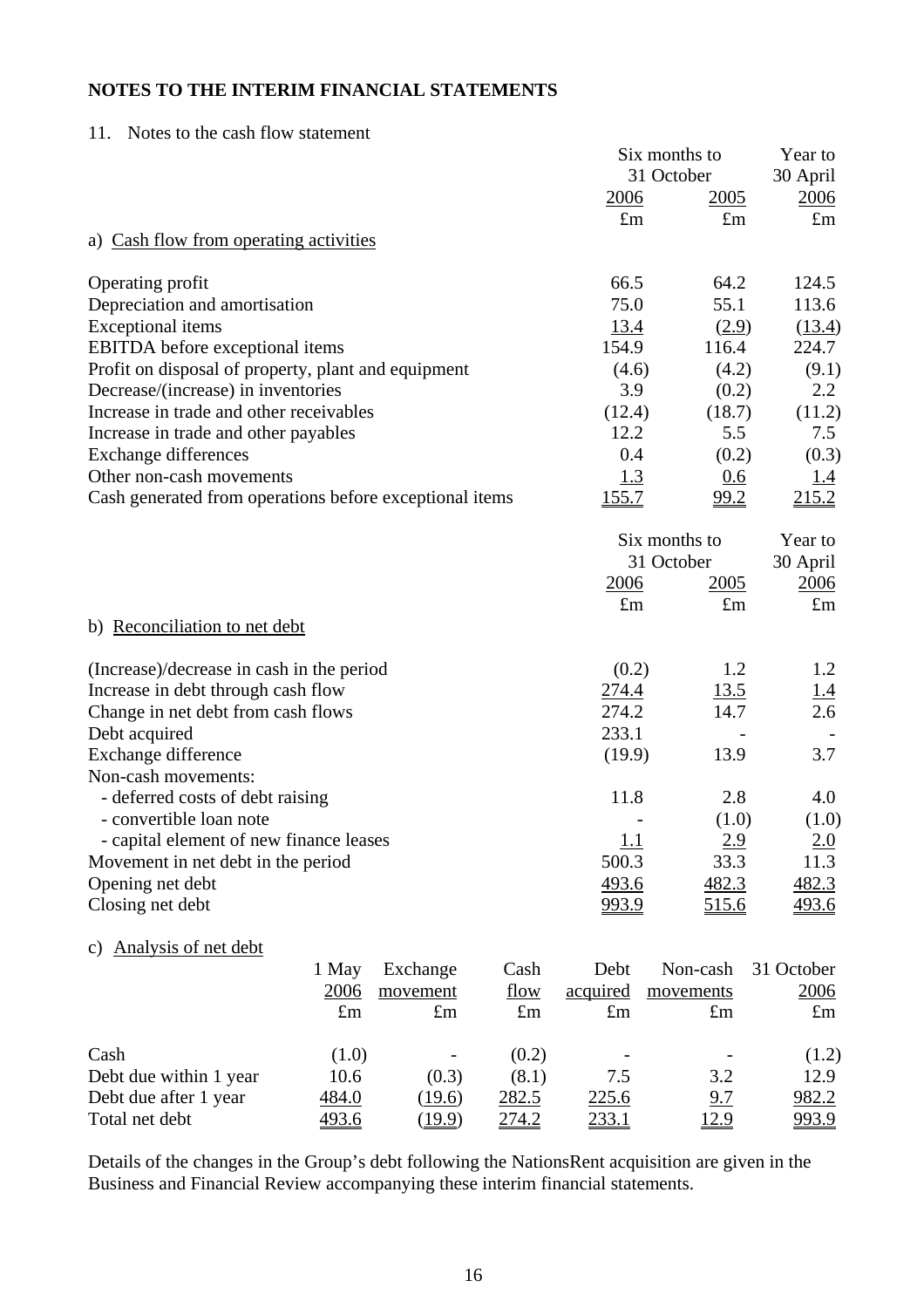11. Notes to the cash flow statement (continued)

### d) Acquisitions

|                                |                    | Six months to 31 October |             |             |              |
|--------------------------------|--------------------|--------------------------|-------------|-------------|--------------|
|                                |                    | 2006                     |             | 2005        | 2006         |
|                                | <b>NationsRent</b> | Lux                      | Total       | Total       | <b>Total</b> |
|                                | $\pounds$ m        | $\pounds$ m              | $\pounds$ m | $\pounds$ m | $\pounds$ m  |
| Cash consideration             | 311.2              | 15.8                     | 327.0       | 56.9        | 57.0         |
| Less: cash/overdrafts acquired | (6.5)              | 0.3                      | (6.2)       |             |              |
| Attributable costs paid        | 6.0                |                          | 6.0         |             |              |
|                                | <u>310.7</u>       | 16.1                     | 326.8       | <u>56.9</u> | <u>7.0</u>   |

#### 12. Acquisitions

## *NationsRent Companies Inc ("NationsRent")*

On 31 August 2006, Sunbelt acquired the entire issued share capital of NationsRent for a total consideration of US\$592m plus acquisition costs. As part of the NationsRent acquisition, the Group has agreed to pay deferred contingent consideration of up to \$89m. The amount of the deferred contingent consideration is linked to the Company's share price performance over the three years from 1 September 2006 to 31 August 2009. In the event that the Company's share price (measured on a five day average basis) rises by more than 22.2% above the reference price of 204p (as adjusted for the bonus element of the rights issue), contingent consideration becomes payable at the rate of \$5m for every additional 1% rise in the share price up to a maximum of 40% above the reference price. Accordingly, deferred contingent consideration starts to become payable when the Company's share price reaches 250p with the maximum \$89m being payable at 286p. The contingent consideration is payable on a quarterly basis in cash. It is not practicable to estimate reliably the amount of contingent consideration which will become payable and accordingly no provision has been made.

The book value of NationsRent was stated under US GAAP which differs in a number of ways from IFRS. In particular, on emergence from bankruptcy in 2003 NationsRent adopted 'fresh start' accounting which resulted in a significant write down in the carrying value of its assets and liabilities, particularly property, plant and equipment. Accordingly, it is not practicable to present the book value of the acquired NationsRent assets under IFRS. Similarly, it is impractical to present the profit of the acquired business pre-acquisition under IFRS due to the effect of 'fresh start' accounting. NationsRent's revenue and EBITDA, excluding gains and losses on disposal of rental equipment (which are distorted by 'fresh start' accounting), in the period from 1 May 2006 to 31 August 2006 were \$230.7m and \$57.1m, respectively.

Due to the operational integration of NationsRent and Sunbelt since acquisition, in particular the movement of rental equipment between profit centres and the merger of some profit centres, it is not practical to report the revenue and profit of the acquired business post acquisition. However, we estimate that NationsRent contributed approximately \$110m (£58.9m) of revenue in the two months since acquisition.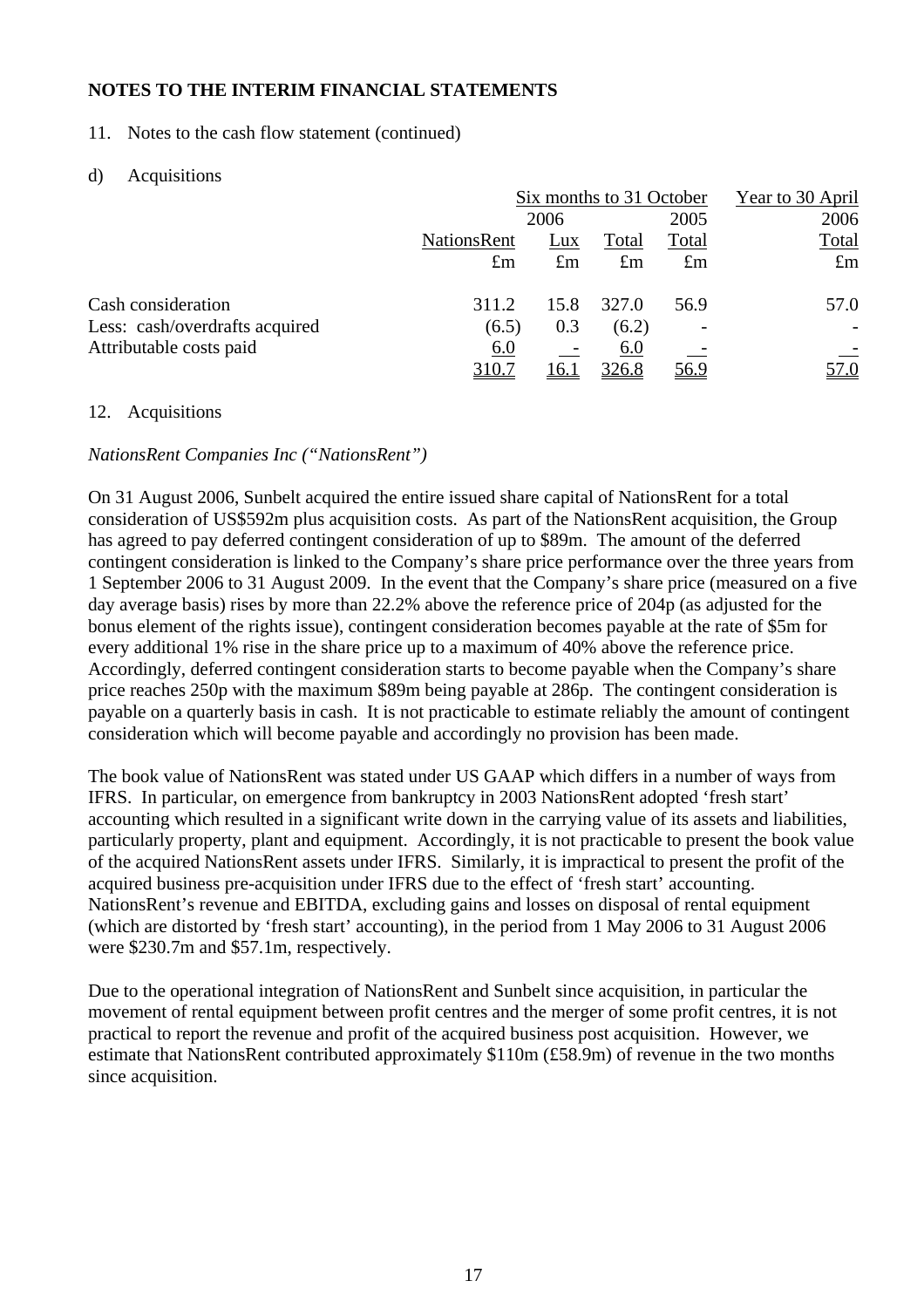#### 12. Acquisitions (continued)

The provisional goodwill arising on acquisition is as follows:

|                                                           | At estimated |
|-----------------------------------------------------------|--------------|
|                                                           | fair value   |
|                                                           | $\pounds$ m  |
| Net assets acquired:                                      |              |
| Inventory                                                 | 29.9         |
| Trade and other receivables                               | 54.4         |
| Cash and cash equivalents                                 | 6.5          |
| Property, plant and equipment:                            |              |
| - rental equipment                                        | 382.5        |
| - other assets                                            | 36.1         |
| Intangible assets – tradename and distribution agreements | 17.4         |
| Trade and other payables                                  | (86.7)       |
| Deferred tax liability                                    | (35.0)       |
| Debt                                                      | (232.9)      |
| Net assets acquired                                       | 172.2        |
| Consideration paid:                                       |              |
| Cash                                                      | 311.2        |
| Directly attributable costs                               | 6.0          |
|                                                           | 317.2        |
| Goodwill                                                  | <u>145.0</u> |

Fair values have been estimated for the half year and will be refined and adjusted as the year progresses.

\$28.0m of the consideration payable for the ordinary equity share capital of NationsRent was paid at closing to an escrow agent to secure the warranties and indemnities given by the vendors in the merger agreement. This amount will either be released to the vendors in stages over the 12 months following the acquisition as the related warranties and indemnities expire or will be used to meet any agreed warranty or indemnity claims.

*Lux Traffic Controls Limited ("Lux")* 

On 16 October 2006, A-Plant purchased the entire issued share capital of Lux for an estimated total consideration of £15.8m and attributable costs of £0.3m. The acquisition included arrangements for the vendor to acquire from Lux for cash immediately after closing assets valued at £0.3m and consequently, before costs, there was a net cash outflow of £15.5m in connection with the acquisition. The net assets acquired and the provisional goodwill arising on the acquisition are summarised in the table below: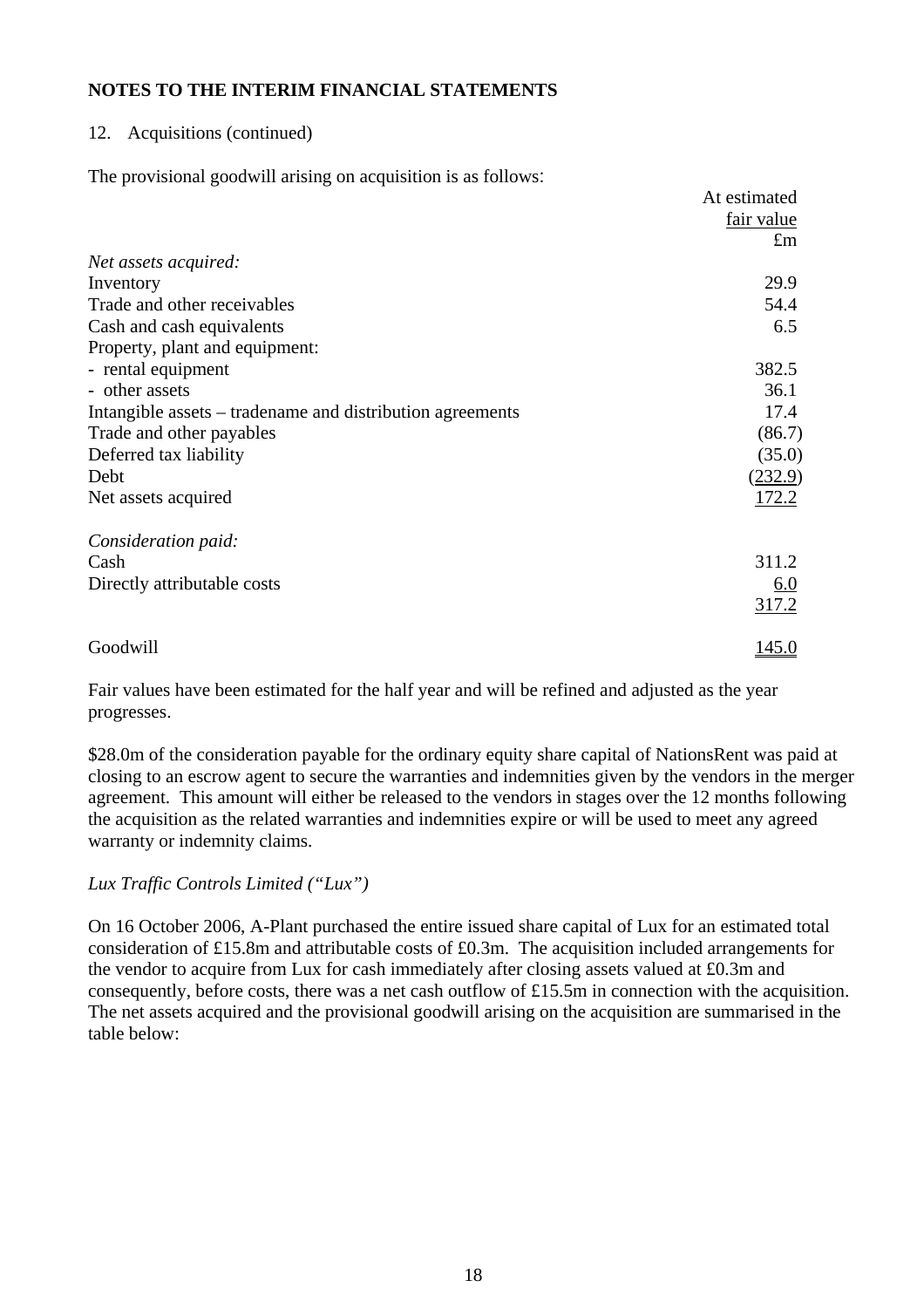#### 12. Acquisitions (continued)

|                                                                | Acquiree's  | At estimated |
|----------------------------------------------------------------|-------------|--------------|
|                                                                | book value  | fair value   |
|                                                                | $\pounds$ m | $\pounds$ m  |
| Net assets acquired:                                           |             |              |
| Inventory                                                      | 0.3         | 0.3          |
| Trade and other receivables                                    | 3.0         | 3.0          |
| Assets acquired by the vendor immediately after closing        | 0.2         | 0.3          |
| Property, plant and equipment                                  | 4.7         | 4.9          |
| Intangible assets (tradenames, customer list and non-competes) |             | 5.0          |
| Trade and other payables                                       | (3.1)       | (3.1)        |
| Short term borrowings                                          | (0.3)       | (0.3)        |
| Deferred tax liabilities                                       | (0.4)       | (1.9)        |
| Debt                                                           | (0.2)       | (0.2)        |
|                                                                | 4.2         | 8.0          |
| Consideration paid:                                            |             |              |
| Paid in cash at closing                                        |             | 15.8         |
| Directly attributable costs                                    |             | 0.3          |
|                                                                |             | 16.1         |
| Goodwill                                                       |             | <u>8.1</u>   |

Fair values have been estimated for the half year and will be refined and adjusted as the year progresses.

The consideration payable is subject to downwards only adjustment to the extent that Lux's net assets at closing are less than £4.25m. Preparation and agreement of the closing balance sheet is currently in progress and, pending this agreement, £0.5m of the total consideration paid is being held by an escrow agent for release to the vendor or purchaser as appropriate following agreement of the closing balance sheet.

Lux's revenue and profit in the period from 1 May 2006 to 16 October 2006 was £9.6m and £0.3m, respectively. In the two weeks post acquisition, revenue of £0.8m and profit of £44,000 were included for Lux.

13. Contingent liabilities and contingent assets

There have been no significant changes in contingent liabilities from those reported at 30 April 2006 or to the amount of performance guarantees issued by subsidiaries and guaranteed by Ashtead Group plc. The Group remains subject to periodic legal claims in the ordinary course of its business. However, the claims outstanding at 31 October 2006 are not expected to have a significant impact on the Group's financial position.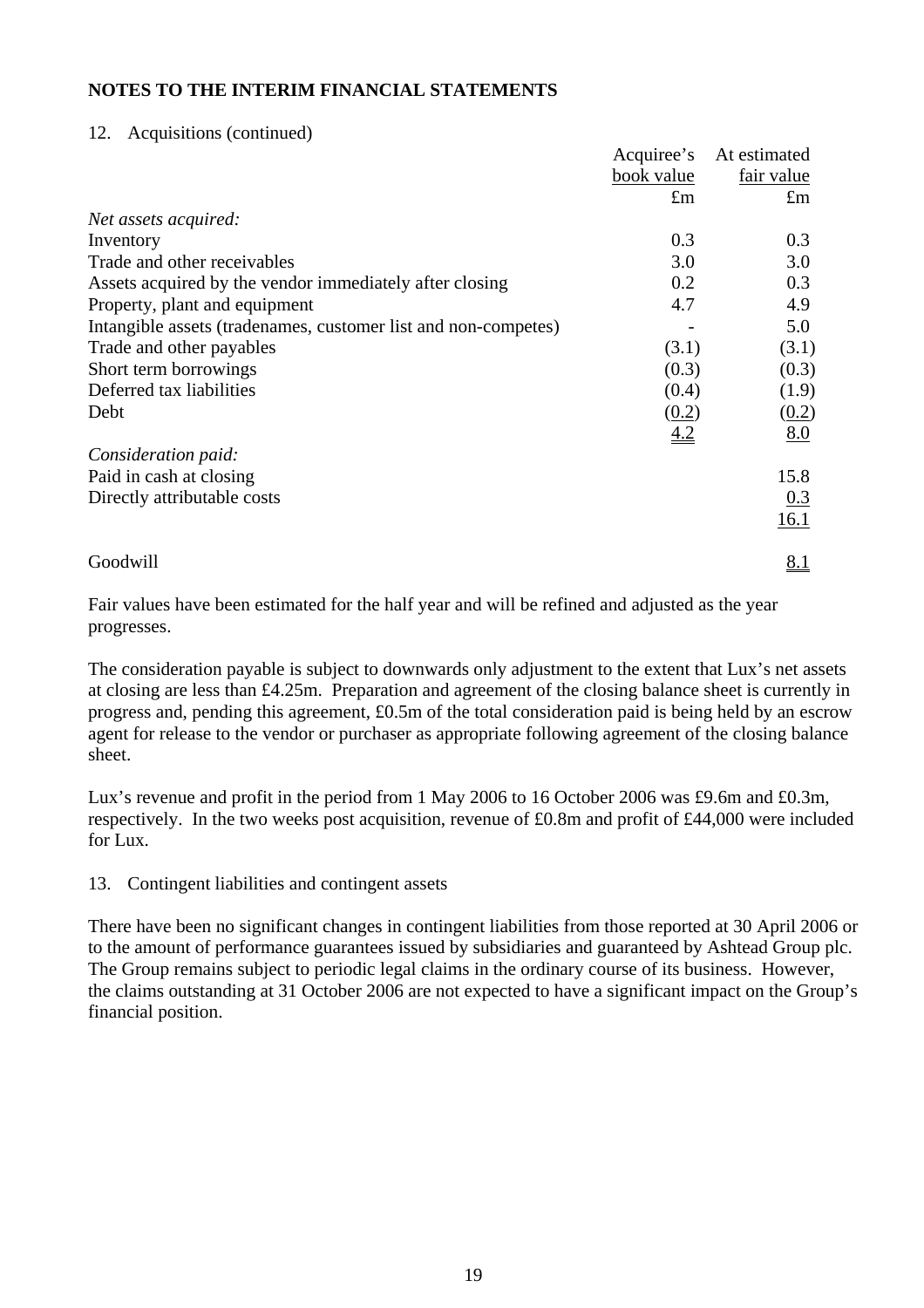## **BUSINESS AND FINANCIAL REVIEW**

#### **Second quarter (to 31 October) results compared with prior year**

#### **Overview**

|                                | 2006             |                          |             | 2005          |                              |              |  |
|--------------------------------|------------------|--------------------------|-------------|---------------|------------------------------|--------------|--|
|                                | <b>Before</b>    | Exceptional              |             |               |                              |              |  |
|                                | exceptionals     | items and                |             | <b>Before</b> | Exceptional                  |              |  |
|                                | and amortisation | amortisation             | Total       | exceptionals  | items                        | <b>Total</b> |  |
|                                | $\pounds$ m      | $\pounds$ m              | $\pounds$ m | $\pounds$ m   | $\pounds$ m                  | $\pounds$ m  |  |
| Revenue                        | 246.6            | $\overline{\phantom{a}}$ | 246.6       | 167.9         | $\overline{\phantom{0}}$     | 167.9        |  |
| Staff costs                    | (73.5)           | (7.5)                    | (81.0)      | (48.4)        | (0.3)                        | (48.7)       |  |
| Other operating costs          | (85.6)           | (5.6)                    | (91.2)      | (56.2)        | (0.4)                        | (56.6)       |  |
| Other income                   | 2.4              |                          | 2.4         | 2.0           | <u>3.6</u>                   | <u>5.6</u>   |  |
| EBITDA*                        | 89.9             | (13.1)                   | 76.8        | 65.3          | 2.9                          | 68.2         |  |
| Depreciation                   | (42.2)           |                          | (42.2)      | (28.4)        | $\qquad \qquad \blacksquare$ | (28.4)       |  |
| Amortisation of intangibles    |                  | (2.8)                    | (2.8)       |               |                              |              |  |
| <b>Operating profit/(loss)</b> | 47.7             | (15.9)                   | 31.8        | 36.9          | 2.9                          | 39.8         |  |
| Investment income              | 1.0              |                          | 1.0         | 0.9           | 3.1                          | 4.0          |  |
| Interest expense               | (18.6)           | (53.4)                   | (72.0)      | (9.9)         | (7.0)                        | (16.9)       |  |
| Profit/(loss) before taxation  | 30.1             | (69.3)                   | (39.2)      | 27.9          | (1.0)                        | 26.9         |  |
| Taxation:                      |                  |                          |             |               |                              |              |  |
| - current                      | 5.4              | (0.1)                    | 5.3         | (1.8)         |                              | (1.8)        |  |
| - deferred                     | (16.8)           | 62.7                     | <u>45.9</u> | (7.6)         | 0.3                          | (7.3)        |  |
|                                | (11.4)           | 62.6                     | 51.2        | (9.4)         | 0.3                          | (9.1)        |  |
| <b>Profit for the quarter</b>  | <u>18.7</u>      | (6.7)                    | 12.0        | <u>18.5</u>   | (0.7)                        | 17.8         |  |

\* EBITDA is presented here as an additional performance measure as it is commonly used by investors and lenders.

Second quarter revenue increased 52.2% at constant 2006 exchange rates to £246.6m and by 46.9% at actual rates. EBITDA before exceptional items grew by 42.9% at constant exchange rates to £89.9m and by 37.6% at actual rates. Operating profit before exceptional items of £47.7m in the quarter increased 34.9% at constant 2006 exchange rates and 29.3% at actual rates. Before exceptional items, EBITDA margins declined from 38.9% to 36.5% and operating margins fell from 22.0% to 19.3% reflecting the effect of including the lower margin NationsRent business for two months of the quarter. Total EBITDA increased 12.6% to £76.8m, at actual rates whilst total operating profit declined to £31.8m.

#### Seasonality

Our business is subject to significant fluctuations in performance from quarter to quarter as a result of seasonal effects. Commercial construction activity tends to increase in the summer and during extended periods of mild weather and to decrease in the winter and during extended periods of inclement weather. Furthermore, due to the incidence of public holidays in the US and the UK, there are more billing days in the first half of our financial year than the second half leading to our revenues normally being higher in the first half. On a quarterly basis, the second quarter is typically our strongest quarter, followed by the first and then the third and fourth quarters.

Additionally, our equipment is used extensively in the recovery from natural disasters such as floods, wind and storm damage (including hurricanes), earthquakes etc. and the incidence of such events can impact the level of our revenues.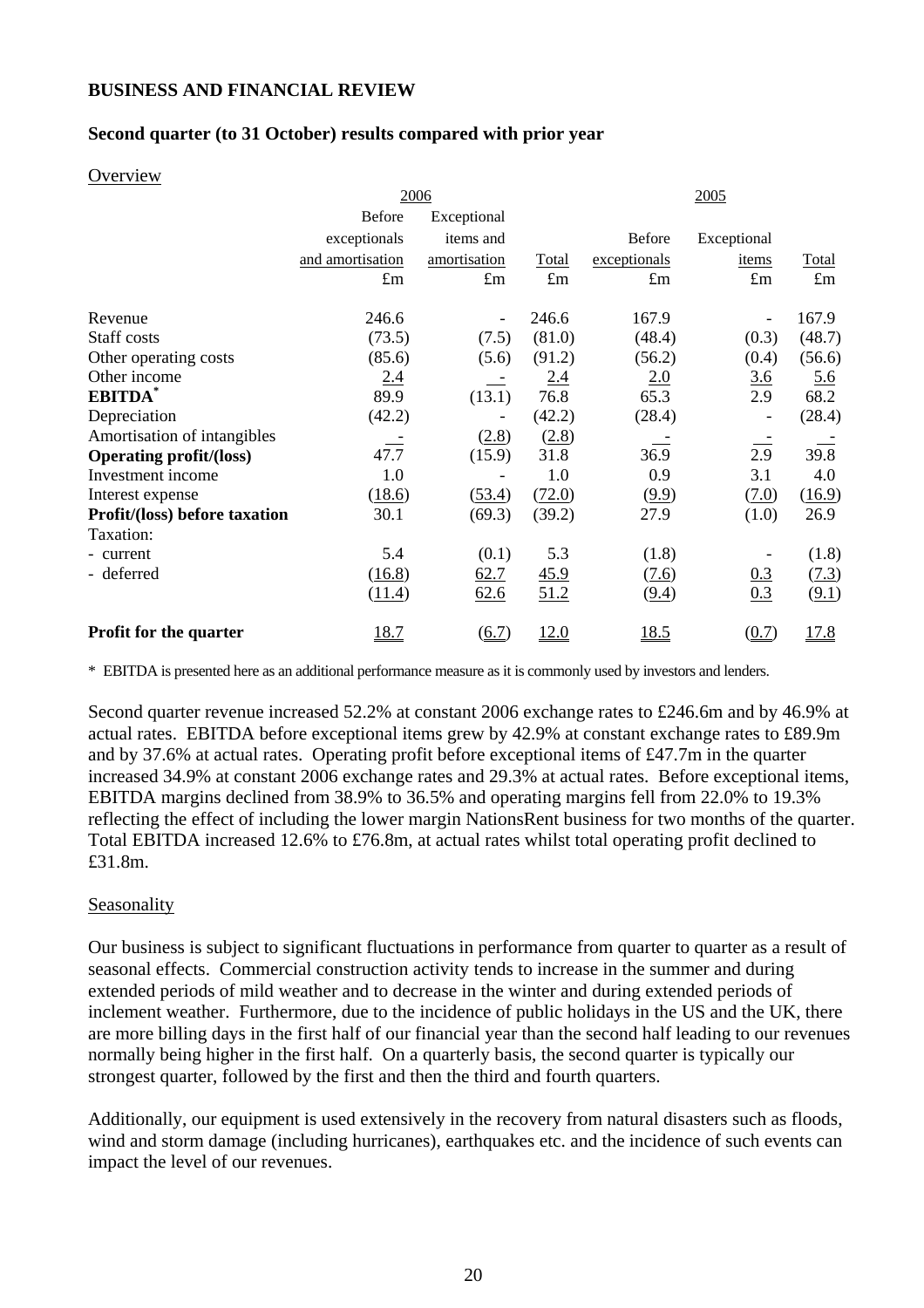#### Divisional performance

Divisional results before exceptional items and amortisation of acquired intangibles for the quarter are summarised below:

|                           |       | Revenue |       | EBITDA*     |             | Operating profit <sup><math>\pm</math></sup> |  |
|---------------------------|-------|---------|-------|-------------|-------------|----------------------------------------------|--|
|                           | 2006  | 2005    | 2006  | 2005        | 2006        | 2005                                         |  |
| Sunbelt in \$m            | 363.0 | 220.0   | 137.2 | <u>90.5</u> | 78.1        | <u>57.6</u>                                  |  |
| Sunbelt in £m             | 193.2 | 122.8   | 73.0  | 50.5        | 41.5        | 32.2                                         |  |
| A-Plant                   | 47.6  | 40.9    | 16.1  | 14.2        | 6.6         | 5.0                                          |  |
| <b>Ashtead Technology</b> | 5.8   | 4.2     | 3.2   | 2.2         | 2.0         | 1.3                                          |  |
| Group central costs       |       |         | (2.4) | (1.6)       | (2.4)       | (1.6)                                        |  |
|                           | 246.6 | 167.9   | 89.9  | <u>65.3</u> | <u>47.7</u> | <u>36.9</u>                                  |  |

\* before exceptional items <sup>+</sup> before exceptional items and amortisation of acquired intangibles

#### *Sunbelt*

Revenue increased 65.0% to \$363.0m (2005 - \$220.0m). This growth reflected a 19% increase in average fleet size, excluding the acquired NationsRent assets, a slight decrease in utilisation to approximately 72% from 74% last year and broadly unchanged prices. Additionally, the acquired NationsRent business contributed approximately \$110m (£58.9m) to revenue in the quarter. Excluding the acquired revenues, growth in quarter was 15% which was a good performance given that utilisation and prices benefited significantly in 2005 from unusually high hurricane activity in Florida and the Gulf of Mexico which has not been repeated this year.

Operating costs (excluding depreciation) rose 74.5% to \$225.8m in 2006 (2005 - \$129.4m) reflecting, principally, the inclusion of the NationsRent business. EBITDA grew 51.5% to \$137.2m and the EBITDA margin for the quarter fell to 37.8% from 41.2% in 2005. Sunbelt's operating profit increased 35.6% to \$78.1m representing a margin of 21.5% (2005 – 26.2%). The decline in margins reflects the inclusion in the quarter's results for two months of the lower margin NationsRent business. Sunbelt's results in sterling reflected the factors discussed above and the weaker US dollar.

#### *A-Plant*

Second quarter revenue increased 16.4% to £47.6m (2005 - £40.9m) reflecting rental rates approximately 2% higher than last year, a fleet size which was approximately 6% larger than in the equivalent period a year ago and utilisation at approximately 70% compared to approximately 66% last year. The inclusion from 16 October of the acquired Lux fleet contributed approximately 2% of the revenue increase. Costs (excluding depreciation) increased 17.6% year over year mainly reflecting increased salary and fuel costs as well as the effect of the Lux acquisition. As a result EBITDA increased 14.2% to £16.1m and the EBITDA margin was 33.9% (2005 – 34.5%). A-Plant's operating profit increased 30.2% to £6.6m representing a margin of  $13.8\%$  (2005 – 12.3%).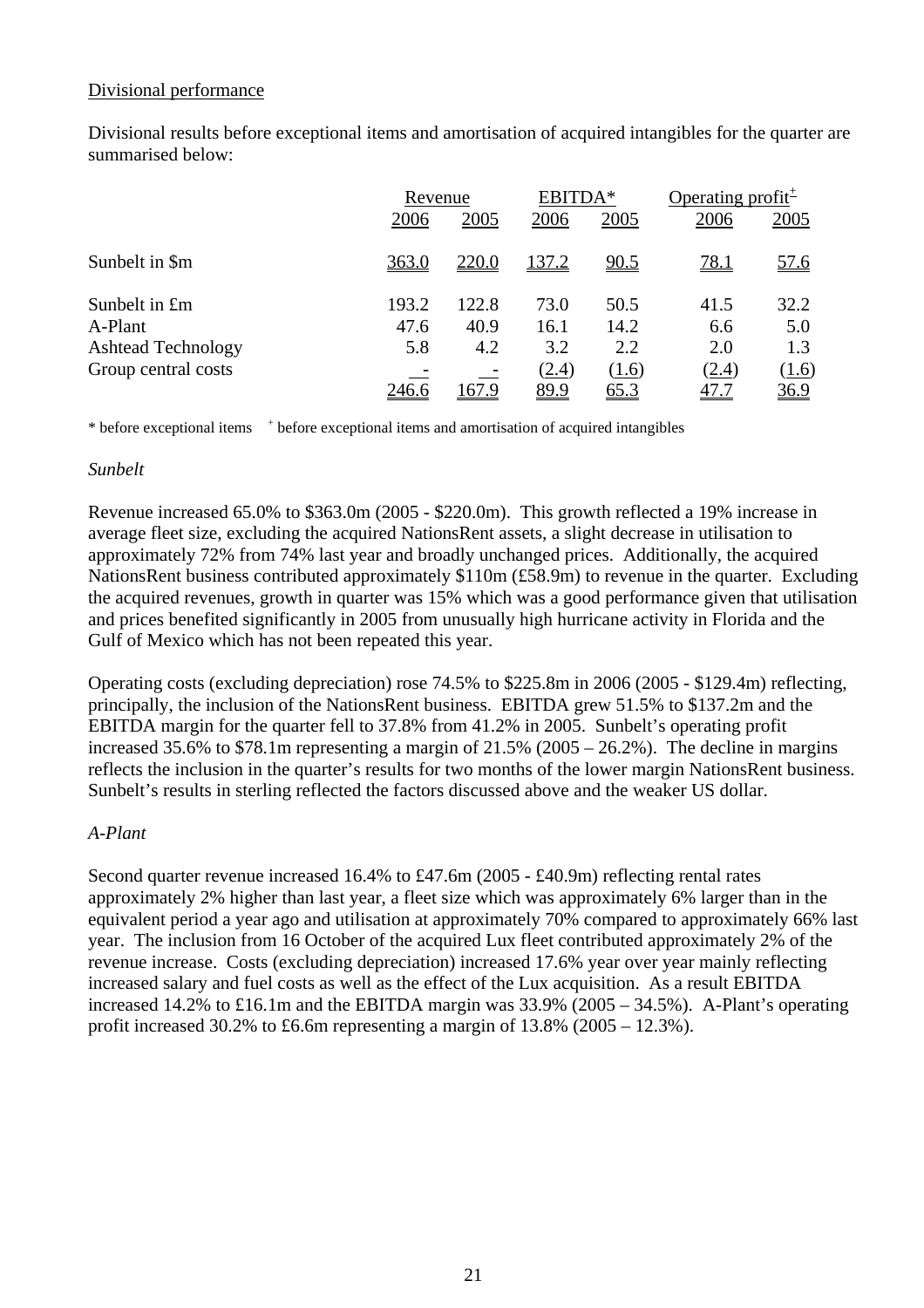### *Ashtead Technology*

Ashtead Technology delivered strong second quarter revenue growth of 40.1% to £5.8m at actual rates (43.1% at constant exchange rates). Operating profit of £2.0m increased from £1.3m in 2005 at both actual and constant exchange rates. These results reflect higher offshore exploration and construction activity as well as continued growth in our on-shore environmental business. These trends are expected to continue.

#### Exceptional items, amortisation and fair value remeasurements

| $\pounds$ m | $\pm m$      |
|-------------|--------------|
|             |              |
|             | 25.6         |
|             | 16.7<br>42.3 |
|             |              |
| 10.6        |              |
| 2.8         |              |
|             | 13.4         |
|             |              |
| 13.0        |              |
| 0.6         |              |
|             | 13.6         |
|             | 69.3         |
|             |              |
|             | (25.3)       |
|             | (37.3)       |
|             |              |
|             |              |
|             | <u>6.7</u>   |
|             |              |

Exceptional items related principally to the NationsRent acquisition as did the amortisation of acquired intangibles, both of which are more fully described earlier in note 4 to the interim financial statements.

#### Net financing costs

Net financing costs before exceptional items increased to £17.6m from £9.0m in 2005 reflecting higher debt levels following the acquisition of NationsRent on 31 August 2006. Compared to the previous year, average interest rates were broadly unchanged reflecting the repayment of our 12% notes offset by increases in US dollar interest rates payable under our floating rate first priority senior facility. Exceptional financing costs of £53.4m comprised the senior notes redemption costs and the write off of previously deferred financing costs on debt repaid.

#### Taxation

Following the refinancing of the Group at the time of the NationsRent acquisition and the improved trading results at A-Plant, the Group has recognised a deferred tax asset of £37.3m relating to the UK which has been included in exceptional items.

The remaining tax credit for the quarter of £13.9m (2005 - £9.1m) comprised a credit for current tax of £5.3m and a credit for deferred tax of £8.6m. This includes a deferred tax credit of £25.3m related to exceptional items and amortisation of acquired intangibles. Overall for the first six months the effective accounting tax rate on the underlying profit before taxation is 35% whilst the cash tax rate is nil.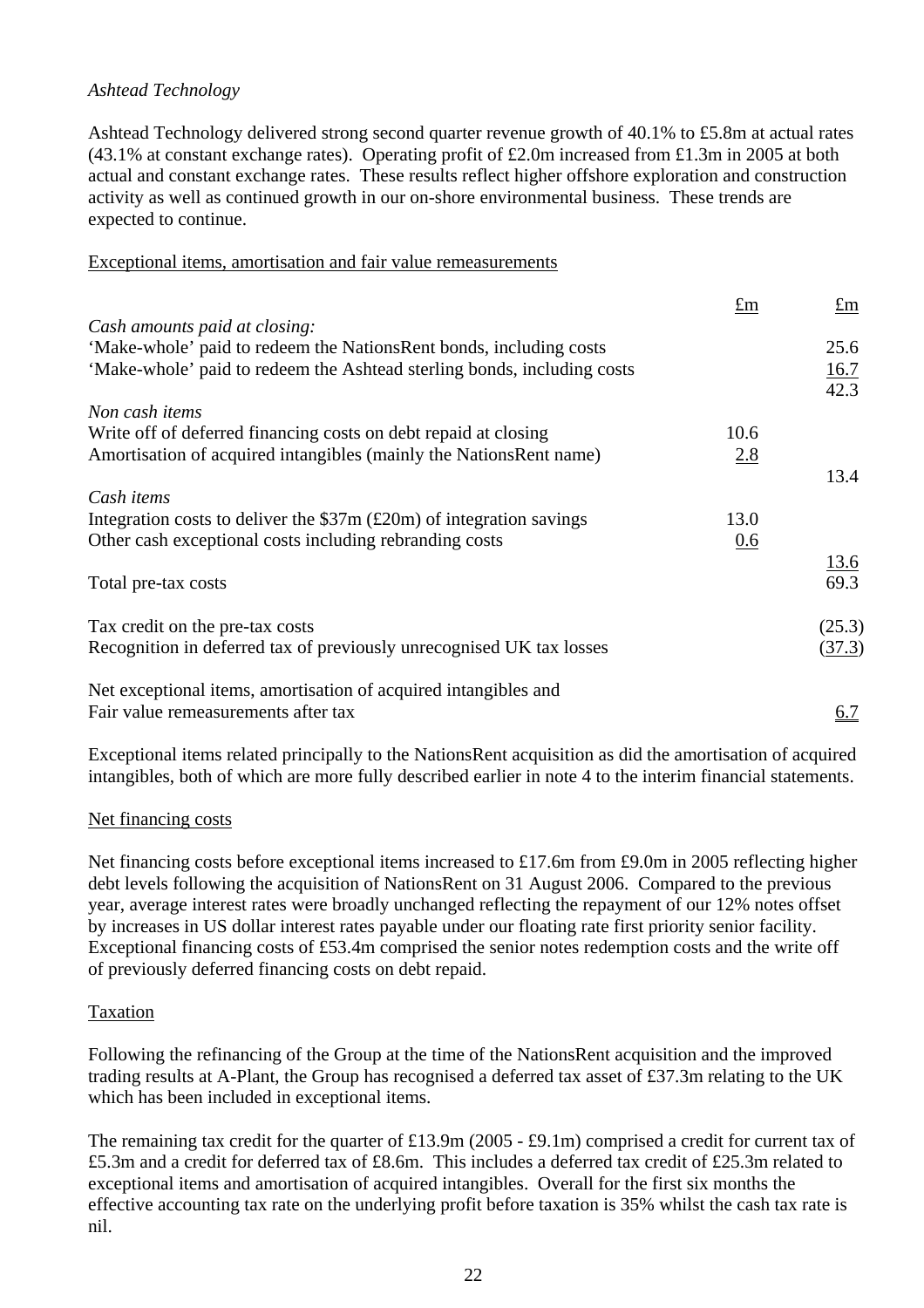### **Balance sheet**

Property, plant and equipment

|                     | 31 October 2006    | 31 October 2005 |              |              |
|---------------------|--------------------|-----------------|--------------|--------------|
|                     | Rental             | Rental          |              |              |
| Net book value      | Total<br>equipment |                 | equipment    | <b>Total</b> |
|                     | $\pounds$ m        | $\pounds$ m     | $\pounds$ m  | $\pounds$ m  |
| At 1 May            | 559.9              | 646.7           | 452.9        | 537.1        |
| Exchange difference | (19.0)             | (21.4)          | 23.7         | 27.1         |
| <b>Additions</b>    | 173.0              | 192.4           | 120.0        | 131.3        |
| Acquisitions        | 386.6              | 423.8           | 31.7         | 34.7         |
| <b>Disposals</b>    | (20.6)             | (23.4)          | (27.4)       | (29.7)       |
| Depreciation        | (62.7)             | (72.2)          | (46.6)       | (55.1)       |
| At 31 October       | 1,017.2            | 1,145.9         | <u>554.3</u> | 645.4        |

Capital expenditure in the six months was £192.4m of which £173.0m was invested in the rental fleet (2005 - £131.3m in total). Expenditure on rental equipment was 89.9% of total capital expenditure with the balance relating to our delivery vehicle fleet, property improvements and to computer equipment. Capital expenditure by division was as follows:

|                             | 31 October 2006 |             |               |              |
|-----------------------------|-----------------|-------------|---------------|--------------|
|                             | Growth          | Maintenance | Total         | <b>Total</b> |
| Sunbelt in \$m              | <u>145.5</u>    | 78.7        | 224.2         | <u>151.8</u> |
| Sunbelt in £m               | 76.3            | 41.3        | 117.6         | 85.8         |
| A-Plant                     | 20.2            | 29.2        | 49.4          | 30.8         |
| <b>Ashtead Technology</b>   | <u>5.3</u>      | 0.7         | 6.0           | 3.4          |
| Total rental equipment      | <u>101.8</u>    | 71.2        | 173.0         | 120.0        |
| Delivery vehicles, property |                 |             |               |              |
| improvements and computers  |                 |             | 19.4          | 11.3         |
| Total additions             |                 |             | <u> 192.4</u> | <u>131.3</u> |

With strong US market conditions and a much improved performance at A-Plant, the Group spent £101.8m of its rental equipment capital expenditure on growth in the first half. £71.2m was also spent on replacing existing fleet. The growth proportion is estimated on the basis of the assumption that maintenance capital expenditure in any period is equal to the original cost of equipment sold.

The average age of the Group's serialised rental equipment, which constitutes the substantial majority of our fleet, at 31 October 2006 was 31 months (2005 - 39 months) on a net book value basis. Sunbelt's fleet had an average age of 33 months (2005 - 40 months) comprising 41 months for aerial work platforms which have a longer life and 25 months for the remainder of its fleet and A-Plant's fleet had an average age of 30 months (2005 – 39 months).

## Trade receivables

Receivable days improved to 46 days (2005 – 51 days). The bad debt charge as a percentage of total turnover was 0.6% in 2006 compared with 0.9% in 2005.

#### Trade and other payables

Group payable days were 73 days in 2006 (2005 - 58 days). Capital expenditure related payables at 31 October 2006 totalled £63.4m (2005 - £40.6m). Payment periods for purchases other than rental equipment vary between 7 and 45 days and for rental equipment between 30 and 90 days.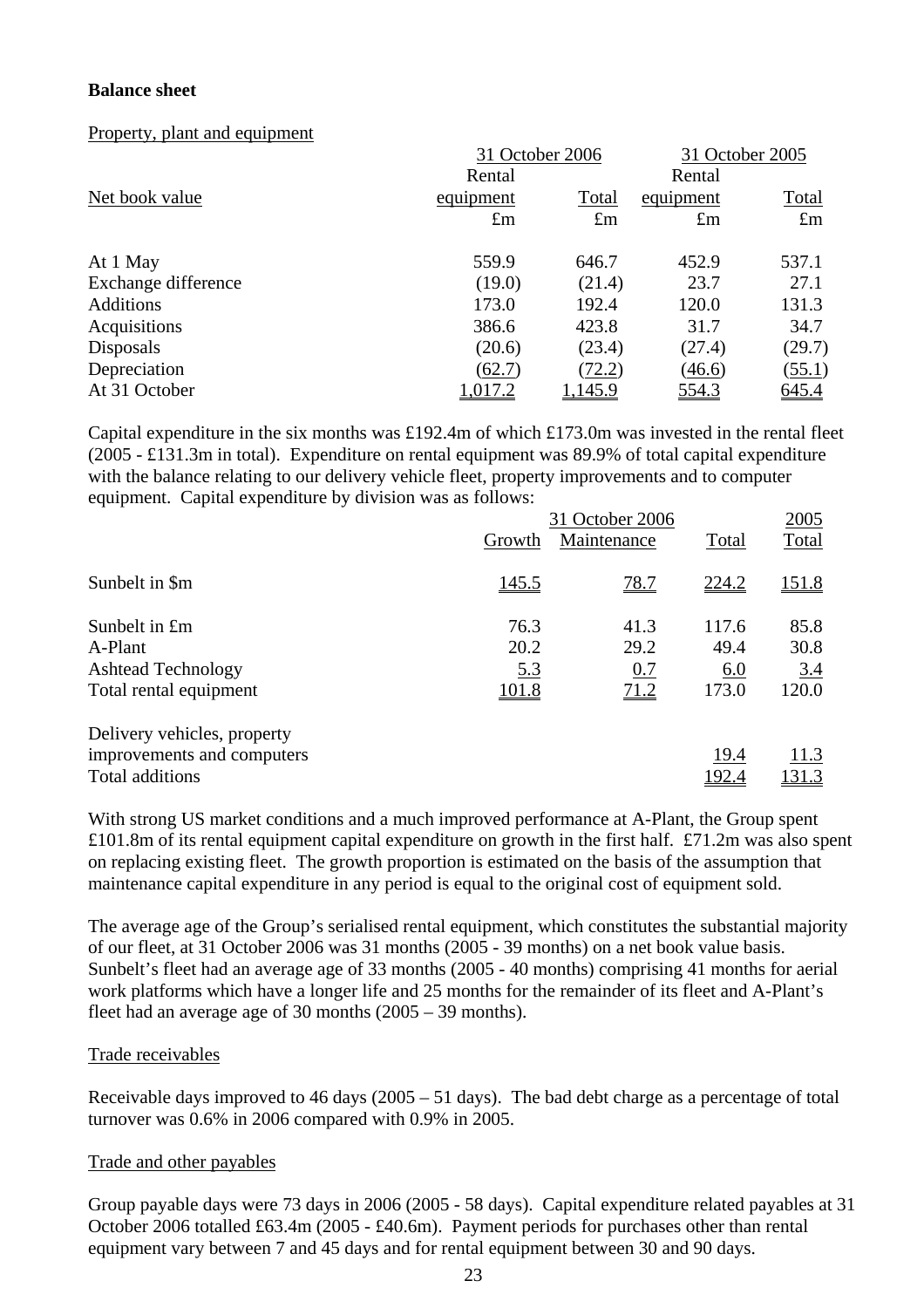#### Currency translation

Following the NationsRent acquisition approximately 97% of our debt is denominated in US dollars. At 31 October 2006 our dollar denominated debt represented approximately 87% of the value of our dollar denominated net assets (other than debt) providing a partial, but substantial, hedge against the translation effects of changes in the dollar exchange rate. The dollar interest payable on this debt also limits the impact of changes in the dollar exchange rate on our pre-tax profits and earnings. Based on the currency mix of our profits we anticipate prevailing in the coming year and on current dollar debt levels and interest rates, every 1% change in the US dollar exchange rate would impact pro-forma pretax profit by 0.8%.

### **Cash flow and net debt**

Free cash flow (defined as the net cash inflow from operations less net maintenance capital expenditure, financing costs paid and tax paid) is summarised below:

|                                             | Six months to<br>31 October |              | LTM to<br>31 October | Year to<br>30 April<br>2006 |
|---------------------------------------------|-----------------------------|--------------|----------------------|-----------------------------|
|                                             | 2006                        | 2005         |                      |                             |
|                                             | $\pounds$ m                 | $\pounds$ m  | $\pounds$ m          | $\pounds$ m                 |
| <b>EBITDA</b> before exceptional items      | <u>154.9</u>                | <u>116.4</u> | <u>263.2</u>         | <u>224.7</u>                |
| <b>Cash inflow from operations</b>          |                             |              |                      |                             |
| before exceptional items                    | 155.7                       | 99.2         | 271.7                | 215.2                       |
| Cash efficiency ratio*                      | 100.5%                      | 85.2%        | 103.2%               | 95.8%                       |
| Maintenance rental capital expenditure      | (65.0)                      | (70.2)       | (144.7)              | (149.9)                     |
| Non-rental capital expenditure              | (18.4)                      | (8.6)        | (26.6)               | (16.8)                      |
| Proceeds from sale of used rental equipment | 28.8                        | 22.4         | 56.8                 | 50.4                        |
| Tax paid                                    | (6.2)                       | (0.6)        | (8.4)                | (2.8)                       |
| Free cash flow before interest              | 94.9                        | 42.2         | 148.8                | 96.1                        |
| Financing costs paid                        | (24.1)                      | (18.6)       | (44.2)               | (38.7)                      |
| Free cash flow after interest               | 70.8                        | 23.6         | 104.6                | 57.4                        |
| Growth capital expenditure                  | (104.9)                     | (45.5)       | (122.0)              | (62.6)                      |
| Acquisitions and disposals                  | (326.8)                     | (45.1)       | (325.9)              | (44.2)                      |
| Issue of ordinary share capital             | 147.4                       | 68.4         | 149.9                | 70.9                        |
| Dividends paid                              | (4.0)                       |              | (6.0)                | (2.0)                       |
| Purchase of own shares by ESOT              | (4.9)                       | (2.8)        | (4.9)                | (2.8)                       |
| Pension plan funding                        |                             |              | (17.1)               | (17.1)                      |
| Exceptional costs paid (net)                | (51.8)                      | (13.3)       | (40.7)               | <u>(2.2)</u>                |
| Increase in total debt                      | <u>(274.2)</u>              | (14.7)       | (262.1)              | <u>(2.6)</u>                |

\* Cash inflow from operations before exceptional items as a percentage of EBITDA before exceptional items.

Cash inflow from operations increased 57% to £155.7m and the cash efficiency ratio was 100.5%  $(2005 - 85.2\%)$ . After net maintenance capital expenditure of £54.6m  $(2005 - 556.4m)$  and tax, free cash flow before interest was £94.9m (2005 - £42.2m). Financing costs (excluding exceptional financing costs) paid of £24.1 were again lower than the £28.3m accounting charge reflecting non-cash items included in the latter. After interest, there was a free cash inflow of £70.8m (2005 - £23.6m).

Including payments of £104.9m in respect of growth capital expenditure, £326.8m in respect of acquisitions, £4.9m for the purchase of shares by the ESOT and exceptional costs of £51.8m and taking into account net proceeds received from share issues of £147.4m and dividends paid of £4.0m, there was a net draw under our bank facilities in the six months of £274.2m. This reflected principally the NationsRent acquisition.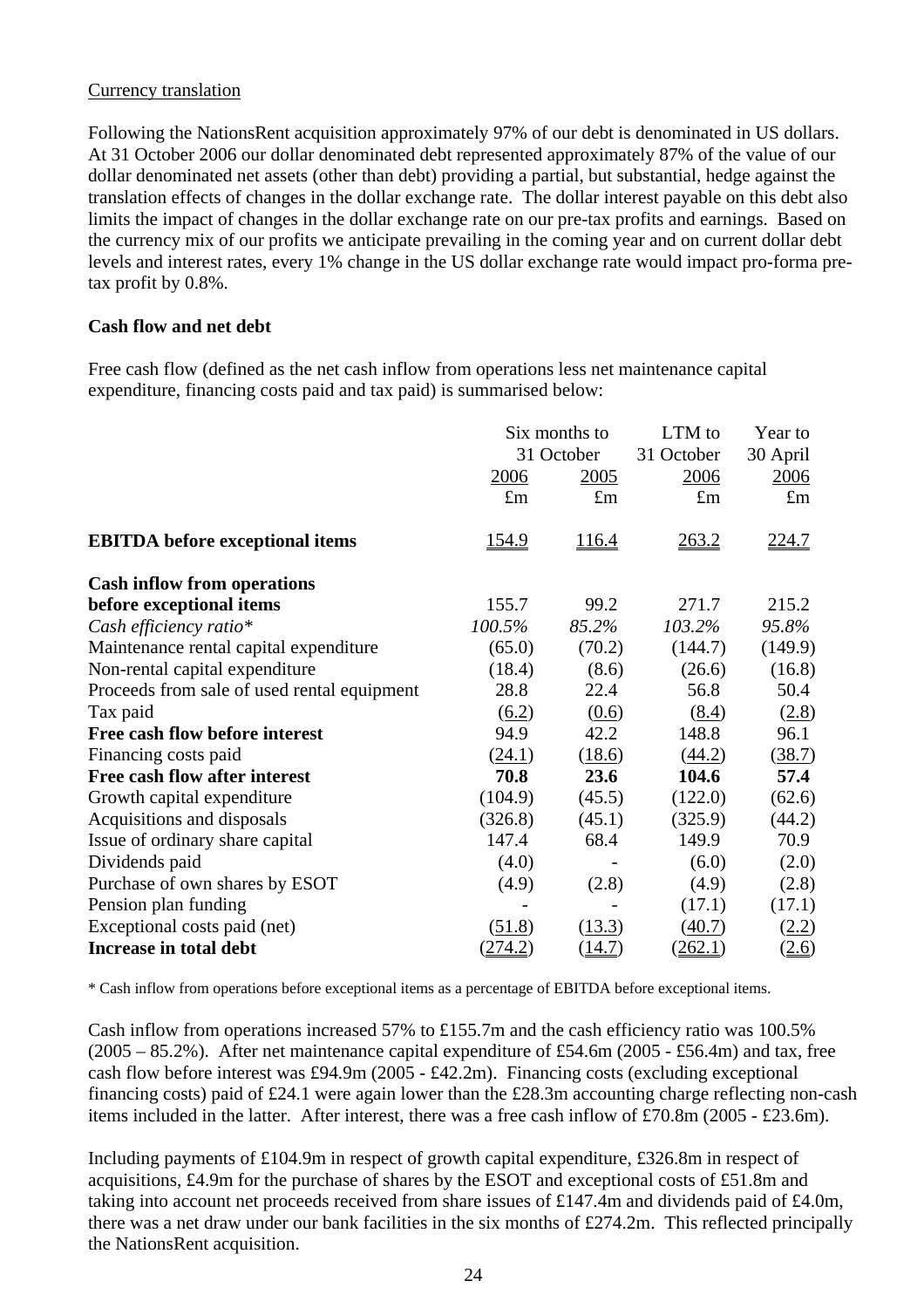#### Net debt

|                                                       | 31 October  |              | 30 April     |  |
|-------------------------------------------------------|-------------|--------------|--------------|--|
|                                                       | 2006        | 2005         | 2006         |  |
|                                                       | $\pounds$ m | $\pounds$ m  | $\pounds$ m  |  |
| First priority senior secured bank debt               | 560.6       | 274.7        | 263.2        |  |
| Finance lease obligations                             | 27.0        | 30.2         | 23.2         |  |
| 12% second priority senior secured notes, due 2014    |             | 75.4         | 75.5         |  |
| 8.625% second priority senior secured notes, due 2015 | 126.4       | 136.2        | 132.7        |  |
| 9% second priority senior secured notes, due 2016     | 281.1       |              |              |  |
|                                                       | 995.1       | 516.5        | 494.6        |  |
| Cash and cash equivalents                             | (1.2)       | (0.9)        | (1.0)        |  |
| Total net debt                                        | 993.9       | <u>515.6</u> | <u>493.6</u> |  |

Group net debt doubled from £493.6m at 30 April 2006 to £993.9m at 31 October 2006 reflecting the impact of the NationsRent acquisition which, together with the Lux acquisition increased net debt by £466.1m (net of the net rights issue proceeds of £146.7m).

## *New first and second priority senior secured loan facilities*

In connection with the NationsRent acquisition, on 31 August 2006, the Group repaid the outstanding borrowings under its \$800m first priority asset based senior secured loan facility and replaced it with a new \$1.75bn facility on substantially the same terms as the previous facility. The interest rate on borrowings under the new facility varies, according to a grid linked to the ratio of funded debt to EBITDA before exceptional items, between LIBOR plus 150bp and LIBOR plus 225bp. Currently the Group borrows at LIBOR plus 175bp. In addition, during August 2006 the Group raised \$550m of new ten year second priority senior secured notes carrying an interest rate of 9% per annum.

The Group used these new debt facilities and the £146.7m net proceeds of the Rights Issue to fund the acquisition of NationsRent, repay NationsRent's \$400m of secured and unsecured 9.5% loan notes, including a 'make-whole' payment of \$48m and to repay the Group's outstanding £78m 12% senior secured notes as well as the borrowings under its old \$800m bank facility discussed above.

The Group's debt facilities are now committed for a weighted average period of approximately 7 years with the earliest significant maturity being in August 2011. The weighted average interest cost of these facilities (including non-cash amortisation of deferred debt raising costs) is approximately 8%, most of which is tax deductible in the US where the tax rate is 39%. Financial performance covenants under the two senior secured notes issues are only measured at the time new debt is raised. There are two financial performance covenants under the asset based first priority senior bank facility (funded debt to EBITDA before exceptional items and a fixed charge ratio comparing EBITDA less net capital expenditure to the sum of scheduled debt repayments, interest, tax and dividends paid). These covenants are not, however, required to be adhered to when availability (the difference between the borrowing base and facility utilisation) exceeds \$125m. At 31 October 2006 availability under the bank facility was \$478m (\$283m under the old facility at 30 April 2006).

## **OPERATING STATISTICS**

|                           | Profit centre numbers |      |          |        | Staff numbers |           |  |  |
|---------------------------|-----------------------|------|----------|--------|---------------|-----------|--|--|
|                           | 31 October            |      | 30 April |        | 31 October    |           |  |  |
|                           | 2006                  | 2005 | 2006     | 2006   | 2005          | 2006      |  |  |
| <b>Sunbelt Rentals</b>    | 473                   | 206  | 209      | 7.939  | 4,061         | 4,266     |  |  |
| A-Plant                   | 236                   | 198  | 193      | 2,595  | 1,997         | 2,081     |  |  |
| <b>Ashtead Technology</b> | 11                    | 10   | 11       | 112    | 87            | 104       |  |  |
| Corporate office          |                       |      |          | 14     | 14            | <u>14</u> |  |  |
| Group                     | 720                   | 414  | 413      | 10,660 | <u>6,159</u>  | 6,465     |  |  |